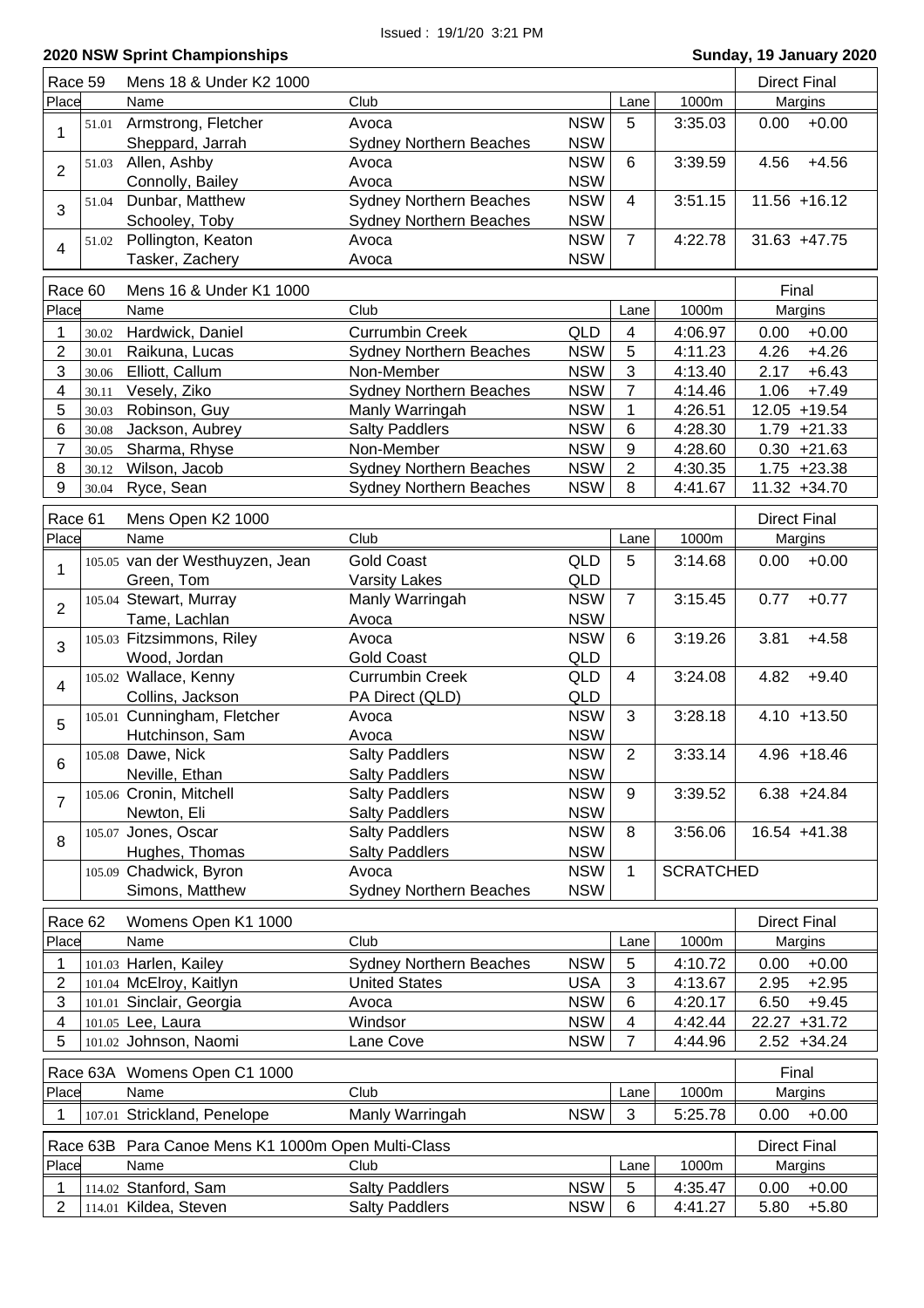| Race 64                 |       | Womens 18 & Under K1 1000       |                                |            |                  |                      | Final               |
|-------------------------|-------|---------------------------------|--------------------------------|------------|------------------|----------------------|---------------------|
| Place                   |       | Name                            | Club                           |            | Lane             | 1000m                | Margins             |
| 1                       | 39.06 | Clarke, Riley                   | <b>Salty Paddlers</b>          | <b>NSW</b> | 5                | 4:30.50              | $+0.00$<br>0.00     |
| $\overline{2}$          | 39.11 | van der Kwartel, Alisa          | <b>Sydney Northern Beaches</b> | <b>NSW</b> | 3                | 4:30.75              | 0.25<br>$+0.25$     |
| 3                       | 39.09 | Walters, Sophie                 | <b>Salty Paddlers</b>          | <b>NSW</b> | 6                | 4:39.12              | 8.37<br>$+8.62$     |
| 4                       | 39.08 | Newton, India                   | <b>Salty Paddlers</b>          | <b>NSW</b> | $\overline{2}$   | 4:41.53              | 2.41<br>$+11.03$    |
| 5                       | 39.12 | Greuter, Hanako                 | <b>Sydney Northern Beaches</b> | <b>NSW</b> | $\overline{7}$   | 4:47.03              | $5.50 + 16.53$      |
| 6                       | 39.04 | Rupenovic, Isabelle             | <b>Sydney Northern Beaches</b> | <b>NSW</b> | 4                | 4:48.86              | $1.83 + 18.36$      |
| $\overline{7}$          | 39.10 | Lovell, Olivia                  | <b>Sydney Northern Beaches</b> | <b>NSW</b> | 1                | 4:55.80              | $6.94 +25.30$       |
| 8                       | 39.07 | Opie, Molly                     | <b>Salty Paddlers</b>          | <b>NSW</b> | 9                | 4:57.78              | $1.98 +27.28$       |
| 9                       | 39.13 | Weston, Georgia                 | <b>Sydney Northern Beaches</b> | <b>NSW</b> | 8                | 5:02.22              | $4.44 + 31.72$      |
|                         |       |                                 |                                |            |                  |                      |                     |
| Race 65                 |       | Women's Under 21 K1 1000        |                                |            |                  |                      | <b>Direct Final</b> |
| Place                   |       | Name                            | Club                           |            | Lane             | 1000m                | <b>Margins</b>      |
| 1                       | 59.01 | Sinclair, Georgia               | Avoca                          | <b>NSW</b> | 6                | 4:21.85              | $+0.00$<br>0.00     |
| $\overline{2}$          | 59.02 | Warne, Anthea                   | <b>Currumbin Creek</b>         | QLD        | 5                | 4:24.12              | 2.27<br>$+2.27$     |
| Race 66                 |       | Mens 18 & Under K1 1000         |                                |            |                  |                      | <b>Direct Final</b> |
| Place                   |       |                                 | Club                           |            |                  | 1000m                |                     |
|                         |       | Name                            |                                |            | Lane             |                      | Margins             |
| 1                       | 48.01 | Armstrong, Fletcher             | Avoca                          | <b>NSW</b> | $6\phantom{1}6$  | 3:44.10              | $+0.00$<br>0.00     |
| $\overline{\mathbf{c}}$ | 48.02 | Sheppard, Jarrah                | <b>Sydney Northern Beaches</b> | <b>NSW</b> | 5                | 3:54.21              | $10.11 + 10.11$     |
| 3                       | 48.03 | Allen, Ashby                    | Avoca                          | <b>NSW</b> | 3                | 3:56.30              | $2.09 + 12.20$      |
| 4                       | 48.05 | Connolly, Bailey                | Avoca                          | <b>NSW</b> | 4                | 4:00.26              | $3.96 + 16.16$      |
| 5                       | 48.09 | Lee, Joshua                     | Far North Coast                | <b>NSW</b> | 2                | 4:00.83              | $0.57 + 16.73$      |
| 6                       | 48.04 | Pollington, Keaton              | Avoca                          | <b>NSW</b> | 1                | 4:08.29              | 7.46 +24.19         |
| 7                       | 48.06 | Schooley, Toby                  | Sydney Northern Beaches        | <b>NSW</b> | $\overline{7}$   | 4:14.63              | $6.34 + 30.53$      |
| 8                       | 48.08 | Dunbar, Matthew                 | <b>Sydney Northern Beaches</b> | <b>NSW</b> | 8                | 4:17.39              | $2.76 + 33.29$      |
| 9                       | 48.07 | Tasker, Zachery                 | Avoca                          | <b>NSW</b> | 9                | 4:26.39              | $9.00 + 42.29$      |
|                         |       |                                 |                                |            |                  |                      |                     |
| Race 67                 |       | Mens 16 & Under K2 1000         |                                |            |                  |                      | <b>Direct Final</b> |
| Place                   |       | Name                            | Club                           |            | Lane             | 1000m                | Margins             |
| 1                       | 33.02 | Raikuna, Lucas                  | <b>Sydney Northern Beaches</b> | <b>NSW</b> | 6                | 3:56.32              | 0.00<br>$+0.00$     |
|                         |       | Vesely, Ziko                    | <b>Sydney Northern Beaches</b> | <b>NSW</b> |                  |                      |                     |
| $\overline{2}$          | 33.04 | Wilson, Jacob                   | <b>Sydney Northern Beaches</b> | <b>NSW</b> | 5                | 4:11.04              | 14.72 +14.72        |
|                         |       | Hardwick, Daniel                | <b>Currumbin Creek</b>         | QLD        |                  |                      |                     |
| 3                       | 33.05 | Rupenovic, Daniel               | <b>Sydney Northern Beaches</b> | <b>NSW</b> | $\overline{4}$   | 4:14.18              | $3.14 + 17.86$      |
|                         |       | Robinson, Guy                   | Manly Warringah                | <b>NSW</b> |                  |                      |                     |
| 4                       | 33.03 | Saunders, Jarvis                | <b>Sydney Northern Beaches</b> | <b>NSW</b> | $\overline{7}$   | 4:52.07              | 37.89 +55.75        |
|                         |       | Ryce, Sean                      | <b>Sydney Northern Beaches</b> | <b>NSW</b> |                  |                      |                     |
| Race 68                 |       | Mens Open K1 1000               |                                |            |                  |                      | <b>B</b> Final      |
| Place                   |       | Name                            | Club                           |            | Lane             | 1000m                | Margins             |
|                         |       |                                 |                                |            |                  |                      |                     |
| 1                       |       | 104.04 Hutchinson, Sam          | Avoca                          | <b>NSW</b> | $\overline{7}$   | 3:49.26              | 0.00<br>$+0.00$     |
| 2                       |       | 104.17 Cronin, Mitchell         | <b>Salty Paddlers</b>          | <b>NSW</b> | 5                | 3:49.37              | $+0.11$<br>0.11     |
| 3                       |       | 104.13 Newton, Dodge            | <b>Salty Paddlers</b>          | <b>NSW</b> | 3                | 3:50.51              | $+1.25$<br>1.14     |
| 4                       |       | 104.15 Dawe, Nick               | <b>Salty Paddlers</b>          | <b>NSW</b> | $\overline{2}$   | 3:57.61              | $+8.35$<br>7.10     |
| 5                       |       | 104.20 Hughes, Thomas           | <b>Salty Paddlers</b>          | <b>NSW</b> | 4                | 3:57.73              | 0.12<br>$+8.47$     |
| 6                       |       | 104.06 Thirion, Nicolas         | Canada                         | CAN        | 8                | 4:00.01              | 2.28<br>$+10.75$    |
| 7                       |       | 104.10 Simons, Matthew          | <b>Sydney Northern Beaches</b> | <b>NSW</b> | 9                | 4:03.07              | $3.06 + 13.81$      |
| 8                       |       | 104.18 Callan, Torri            | <b>Salty Paddlers</b>          | <b>NSW</b> | 1                | 4:08.06              | $4.99 + 18.80$      |
|                         |       | 104.11 Blanche, Dean            | Non-Member                     | <b>NSW</b> | 6                | <b>DID NOT START</b> |                     |
| Race 69                 |       | Mens Open K1 1000               |                                |            |                  |                      | A Final             |
| Place                   |       | Name                            | Club                           |            | Lane             | 1000m                | Margins             |
|                         |       |                                 |                                |            | 5                | 3:33.08              |                     |
| 1                       |       | 104.21 Green, Tom               | <b>Varsity Lakes</b>           | QLD        |                  |                      | 0.00<br>$+0.00$     |
| $\overline{c}$          |       | 104.08 van der Westhuyzen, Jean | <b>Gold Coast</b>              | QLD        | 4                | 3:33.87              | 0.79<br>$+0.79$     |
| 3                       |       | 104.09 Wood, Jordan             | <b>Gold Coast</b>              | <b>QLD</b> | 6                | 3:35.37              | 1.50<br>$+2.29$     |
| 4                       |       | 104.07 Wallace, Kenny           | <b>Currumbin Creek</b>         | QLD        | 3                | 3:40.49              | 5.12<br>$+7.41$     |
| 5                       |       | 104.12 Collins, Jackson         | PA Direct (QLD)                | QLD        | $\, 8$           | 3:41.06              | 0.57<br>$+7.98$     |
| 6                       |       | 104.02 Cunningham, Fletcher     | Avoca                          | <b>NSW</b> | 9                | 3:46.78              | $5.72 + 13.70$      |
| $\overline{7}$          |       | 104.14 Jones, Oscar             | <b>Salty Paddlers</b>          | <b>NSW</b> | 1                | 3:48.43              | $1.65 + 15.35$      |
| 8                       |       | 104.01 Fitzsimmons, Riley       | Avoca                          | <b>NSW</b> | $\overline{7}$   | 3:49.00              | $0.57 + 15.92$      |
| 9                       |       | 104.03 Tame, Lachlan            | Avoca                          | <b>NSW</b> | $\boldsymbol{2}$ | 4:27.99              | 38.99 +54.91        |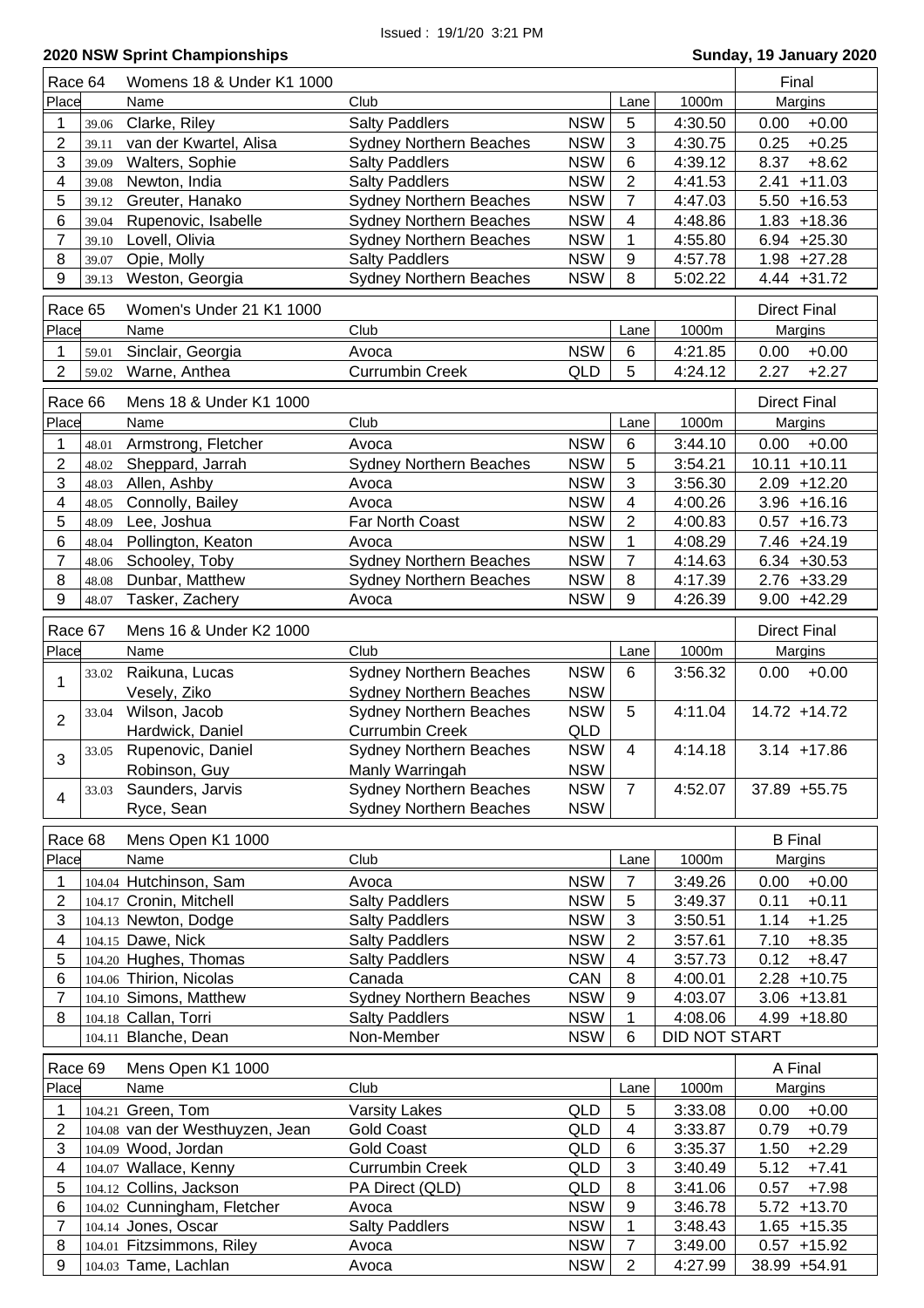| Race 70                 |                | Mens 14 & Under K1 200                    |                                              |                          |                | Final              |                     |                     |
|-------------------------|----------------|-------------------------------------------|----------------------------------------------|--------------------------|----------------|--------------------|---------------------|---------------------|
| Place                   |                | Name                                      | Club                                         |                          | Lane           | 200M               |                     | Margins             |
| 1                       | 13.11          | Dunbar, Michael                           | Sydney Northern Beaches                      | <b>NSW</b>               | $\overline{4}$ | 0:45.82            | 0.00                | $+0.00$             |
| 2                       | 13.03          | Heaton-Armstrong, Charles                 | Manly Warringah                              | <b>NSW</b>               | 5              | 0:49.27            | 3.45                | $+3.45$             |
| 3                       | 13.04          | Bryant, William                           | Manly Warringah                              | <b>NSW</b>               | 6              | 0:51.35            | 2.08                | $+5.53$             |
| 4                       | 13.12          | Vesely, Carlito                           | <b>Sydney Northern Beaches</b>               | <b>NSW</b>               | $\overline{7}$ | 0:52.54            | 1.19                | $+6.72$             |
| 5                       | 13.10          | Raikuna, Alexander                        | <b>Sydney Northern Beaches</b>               | <b>NSW</b>               | 3              | 0:53.18            | 0.64                | $+7.36$             |
| 6                       | 13.08          | Dean, Austin                              | Non-Member                                   | <b>NSW</b>               | $\overline{2}$ | 0:59.38            |                     | $6.20 + 13.56$      |
| 7                       | 13.09          | Thornthwaite, Archer                      | <b>Sydney Northern Beaches</b>               | <b>NSW</b>               | 8              | 1:01.60            |                     | $2.22 + 15.78$      |
| 8                       | 13.07          | Mako, Maximilian                          | Manly Warringah                              | <b>NSW</b>               | 1              | 1:01.89            |                     | $0.29 + 16.07$      |
| 9                       | 13.05          | Mako, Jacob                               | Manly Warringah                              | <b>NSW</b>               | 9              | 1:02.63            |                     | $0.74 + 16.81$      |
|                         |                |                                           |                                              |                          |                |                    |                     |                     |
| Race 71                 |                | Womens 14 & Under K1 200                  |                                              |                          |                |                    |                     | <b>Direct Final</b> |
| Place                   |                | Name                                      | Club                                         |                          | Lane           | 200M               |                     | Margins             |
| 1                       | 09.04          | Shirdon, Zoe                              | <b>Sydney Northern Beaches</b>               | <b>NSW</b>               | 4              | 0:52.03            | 0.00                | $+0.00$             |
| $\overline{2}$          | 09.05          | Brennan, Bridie                           | <b>Sydney Northern Beaches</b>               | <b>NSW</b>               | 6              | 0:55.36            | 3.33                | $+3.33$             |
| 3                       | 09.01          | Hardwick, Sarah                           | <b>Currumbin Creek</b>                       | <b>QLD</b>               | 5              | 0:56.01            | 0.65                | $+3.98$             |
| 4                       | 09.03          | Elliott, Tarren                           | Non-Member                                   | <b>NSW</b>               | $\mathfrak{S}$ | 1:08.07            |                     | 12.06 +16.04        |
| 5                       | 09.02          | Harris, Chloe                             | Manly Warringah                              | <b>NSW</b>               | $\overline{7}$ | 1:13.98            | 5.91                | $+21.95$            |
|                         |                |                                           |                                              |                          |                |                    |                     |                     |
|                         | Race 72A       | Womens Open K2 200                        |                                              |                          |                |                    | <b>Direct Final</b> |                     |
| Place                   |                | Name                                      | Club                                         |                          | Lane           | 200M               |                     | Margins             |
| 1                       | 70.01          | Roberts, Jaime                            | Bayswater                                    | <b>WA</b>                | 5              | 0:39.14            | 0.00                | $+0.00$             |
|                         |                | Brigden-Jones, Jo                         | <b>Sydney Northern Beaches</b>               | <b>NSW</b>               |                |                    |                     |                     |
|                         | 70.03          | Harlen, Kailey                            | <b>Sydney Northern Beaches</b>               | <b>NSW</b>               | 6              | 0:40.38            | 1.24                | $+1.24$             |
| $\overline{2}$          |                | Beere, Ella                               | Avoca                                        | <b>NSW</b>               |                |                    |                     |                     |
|                         | 70.02          | Sinclair, Georgia                         | Avoca                                        | <b>NSW</b>               | $\overline{7}$ | 0:40.55            | 0.17                | $+1.41$             |
| 3                       |                | Dober, Keily                              | Pittwater                                    | <b>NSW</b>               |                |                    |                     |                     |
|                         | 70.04          | Lee, Laura                                | Windsor                                      | <b>NSW</b>               | 4              | 0:46.96            | 6.41                | $+7.82$             |
| $\overline{\mathbf{4}}$ |                | Johnson, Naomi                            | Lane Cove                                    | <b>NSW</b>               |                |                    |                     |                     |
|                         |                |                                           |                                              |                          |                |                    |                     |                     |
|                         |                |                                           |                                              |                          |                |                    |                     |                     |
|                         | Race 72B       | Womens 18 & Under K2 200                  |                                              |                          |                |                    |                     | <b>Direct Final</b> |
| Place                   |                | Name                                      | Club                                         |                          | Lane           | 200M               |                     | Margins             |
|                         | 40.05          | van der Kwartel, Alisa                    | <b>Sydney Northern Beaches</b>               | <b>NSW</b>               | 5              | 0:43.46            | 0.00                | $+0.00$             |
| 1                       |                | Vesely, Nicci                             | <b>Sydney Northern Beaches</b>               | <b>NSW</b>               |                |                    |                     |                     |
|                         | 40.03          |                                           | <b>Salty Paddlers</b>                        | <b>NSW</b>               | 6              | 0:45.20            | 1.74                | $+1.74$             |
| $\overline{2}$          |                | Clarke, Riley                             |                                              |                          |                |                    |                     |                     |
|                         | 40.01          | Newton, India                             | <b>Salty Paddlers</b>                        | <b>NSW</b>               | 8              |                    |                     |                     |
| 3                       |                | Drobot, Natalia                           | Avoca                                        | <b>NSW</b>               |                | 0:46.09            | 0.89                | $+2.63$             |
|                         |                | Gould, Tamsyn                             | Avoca                                        | <b>NSW</b>               | 4              |                    |                     |                     |
| 4                       | 40.06          | Greuter, Hanako                           | <b>Sydney Northern Beaches</b>               | <b>NSW</b>               |                | 0:46.98            | 0.89                | $+3.52$             |
|                         |                | Rupenovic, Isabelle                       | <b>Sydney Northern Beaches</b>               | <b>NSW</b>               |                |                    |                     |                     |
| 5                       | 40.04          | Weston, Georgia                           | <b>Sydney Northern Beaches</b>               | <b>NSW</b>               | 3              | 0:48.67            | 1.69                | $+5.21$             |
|                         |                | Lovell, Olivia                            | <b>Sydney Northern Beaches</b>               | <b>NSW</b>               |                |                    |                     |                     |
| 6                       | 40.02          | Walters, Sophie                           | <b>Salty Paddlers</b>                        | <b>NSW</b>               | $\overline{7}$ | 0:49.56            | 0.89                | $+6.10$             |
|                         |                | Opie, Molly                               | <b>Salty Paddlers</b>                        | <b>NSW</b>               |                |                    |                     |                     |
| Race 73                 |                | Para Canoe Womens V1 200 Open Multi-Class |                                              |                          |                |                    |                     | <b>Direct Final</b> |
| Place                   |                | Name                                      | Club                                         |                          | Lane           | 200M               |                     | Margins             |
| 1                       |                |                                           | <b>Brisbane Canoeing</b>                     | <b>QLD</b>               | 1              | 1:01.61            | 0.00                | $+0.00$             |
|                         | 81.01          | Seipel, Susan                             |                                              |                          |                |                    |                     |                     |
| Race 74                 |                | Mens 16 & Under K1 200                    |                                              |                          |                |                    | Final               |                     |
| Place                   |                | Name                                      | Club                                         |                          | Lane           | 200M               |                     | Margins             |
| 1                       | 28.02          | Hardwick, Daniel                          | <b>Currumbin Creek</b>                       | QLD                      | 4              | 0:41.26            | 0.00                | $+0.00$             |
| 2                       | 28.10          | Vesely, Ziko                              | <b>Sydney Northern Beaches</b>               | <b>NSW</b>               | 5              | 0:44.56            | 3.30                | $+3.30$             |
| 3                       | 28.12          | Raikuna, Lucas                            | <b>Sydney Northern Beaches</b>               | <b>NSW</b>               | 6              | 0:45.18            | 0.62                | $+3.92$             |
| 4                       | 28.08          | Jackson, Aubrey                           | <b>Salty Paddlers</b>                        | <b>NSW</b>               | 3              | 0:45.54            | 0.36                | $+4.28$             |
| 5                       | 28.06          | Elliott, Callum                           | Non-Member                                   | <b>NSW</b>               | $\overline{7}$ | 0:46.50            | 0.96                |                     |
| 6                       | 28.04          |                                           |                                              | <b>NSW</b>               | 9              | 0:48.44            | 1.94                | $+5.24$             |
| 7                       |                | Ryce, Sean                                | <b>Sydney Northern Beaches</b><br>Non-Member |                          | $\overline{2}$ |                    |                     | $+7.18$             |
| 8                       | 28.05<br>28.01 | Sharma, Rhyse<br>Wilson, Jacob            | <b>Sydney Northern Beaches</b>               | <b>NSW</b><br><b>NSW</b> | 1              | 0:48.46<br>0:48.51 | 0.02<br>0.05        | $+7.20$<br>$+7.25$  |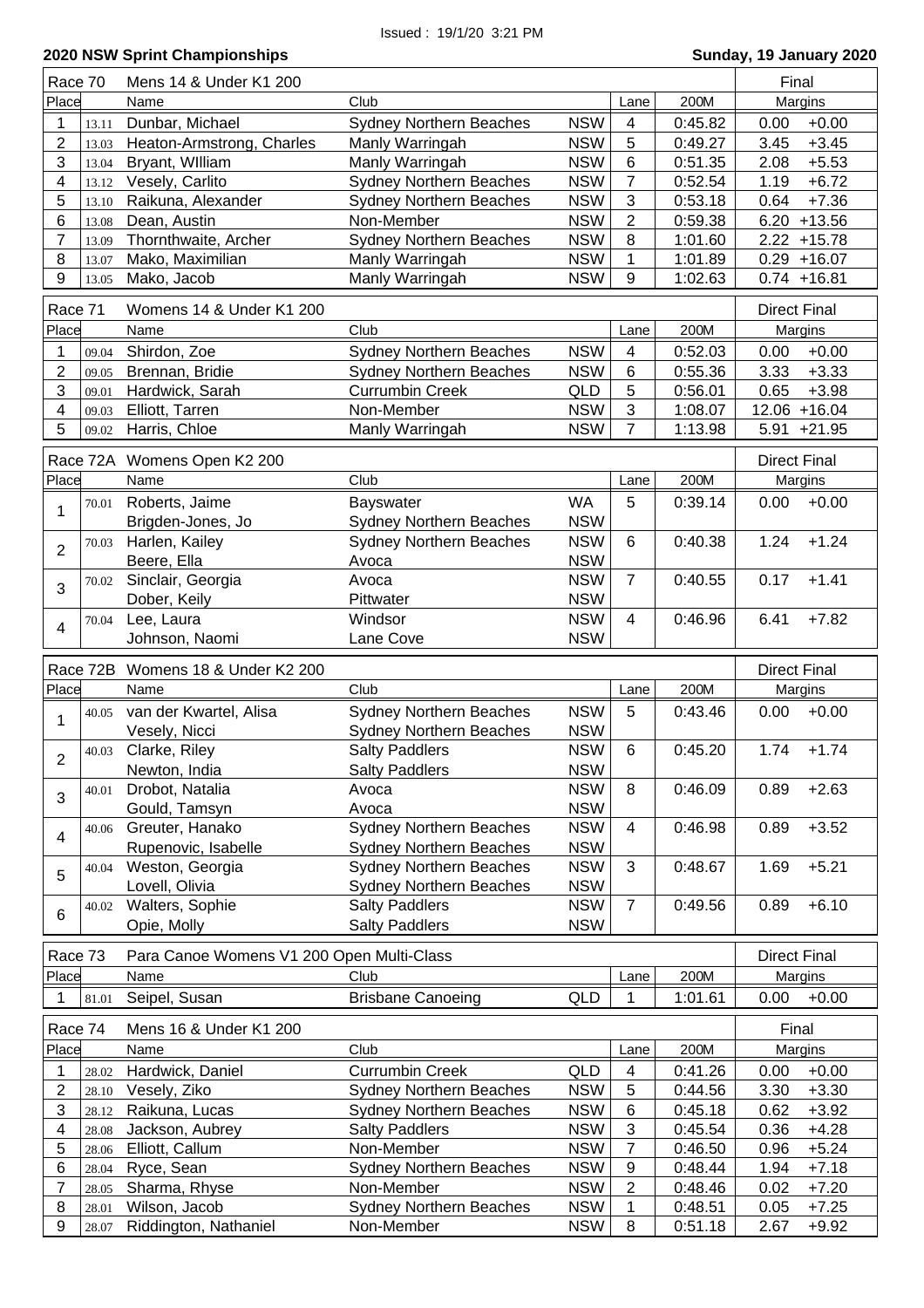| Race 75        |          | Womens 16 & Under K2 200                            |                                |            | <b>Direct Final</b> |                      |                     |
|----------------|----------|-----------------------------------------------------|--------------------------------|------------|---------------------|----------------------|---------------------|
| Place          |          | Name                                                | Club                           |            | Lane                | 200M                 | Margins             |
|                | 22.02    | Ritchie, Evelyn                                     | <b>Sydney Northern Beaches</b> | <b>NSW</b> | 5                   | 0:48.57              | $+0.00$<br>0.00     |
| 1              |          | Jordi, Clea                                         | <b>Sydney Northern Beaches</b> | <b>NSW</b> |                     |                      |                     |
|                | 22.03    | Fitzgerald, Nina                                    | <b>Sydney Northern Beaches</b> | <b>NSW</b> | 6                   | 0:49.16              | $+0.59$<br>0.59     |
| $\overline{2}$ |          | Brennan, Rosie                                      | <b>Sydney Northern Beaches</b> | <b>NSW</b> |                     |                      |                     |
|                | 22.01    | Fitzgerald, Lily                                    | <b>Salty Paddlers</b>          | <b>NSW</b> | 4                   | 0:52.85              | $+4.28$<br>3.69     |
| 3              |          | Connolly, Emerson                                   | Avoca                          | <b>NSW</b> |                     |                      |                     |
|                |          |                                                     |                                |            |                     |                      |                     |
| Race 76        |          | Mens Open K1 200                                    |                                |            |                     |                      | Final               |
| Place          |          | Name                                                | Club                           |            | Lane                | 200M                 | Margins             |
| 1              | 72.12    | Neville, Ethan                                      | <b>Salty Paddlers</b>          | <b>NSW</b> | $\overline{4}$      | 0:37.39              | $+0.00$<br>0.00     |
| 2              | 72.06    | Dean, Tommy                                         | Illawarra                      | <b>NSW</b> | 8                   | 0:38.83              | $+1.44$<br>1.44     |
| 3              | 72.05    | Thirion, Nicolas                                    | Canada                         | CAN        | $\overline{7}$      | 0:39.01              | $+1.62$<br>0.18     |
| 4              | 72.01    | Hutchinson, Sam                                     | Avoca                          | <b>NSW</b> | 9                   | 0:39.16              | $+1.77$<br>0.15     |
| 5              | 72.07    | Newton, Eli                                         | <b>Salty Paddlers</b>          | <b>NSW</b> | 6                   | 0:39.53              | $+2.14$<br>0.37     |
| 6              | 72.11    | Dawe, Nick                                          | <b>Salty Paddlers</b>          | <b>NSW</b> | 3                   | 0:39.82              | $+2.43$<br>0.29     |
| 7              | 72.02    | Chadwick, Byron                                     | Avoca                          | <b>NSW</b> | 1                   | 0:41.37              | $+3.98$<br>1.55     |
| 8              | 72.04    | Cunningham, Fletcher                                | Avoca                          | <b>NSW</b> | $\overline{2}$      | 0:50.33              | 8.96 +12.94         |
|                | 72.08    | Blanche, Dean                                       | Non-Member                     | <b>NSW</b> | 5                   | <b>DID NOT START</b> |                     |
|                |          |                                                     |                                |            |                     |                      |                     |
| Race 77        |          | Para Canoe Mens K1 200m Open Multi-Class            |                                |            |                     |                      | Final               |
| Place          |          | Name                                                | Club                           |            | Lane                | 200M                 | Margins             |
| 1              | 82.01    | Littlehales, Dylan                                  | Avoca                          | <b>NSW</b> | 5                   | 0:41.33              | $+0.00$<br>0.00     |
| $\overline{2}$ | 82.04    | Lodge, Tim                                          | <b>Great Britain</b>           | <b>GBR</b> | 4                   | 0:43.06              | 1.73<br>$+1.73$     |
| 3              | 82.03    | Stanford, Sam                                       | <b>Salty Paddlers</b>          | <b>NSW</b> | 3                   | 0:49.12              | 6.06<br>$+7.79$     |
| 4              | 82.02    | Kildea, Steven                                      | <b>Salty Paddlers</b>          | <b>NSW</b> | 6                   | 0:51.55              | $2.43 + 10.22$      |
|                |          |                                                     |                                |            |                     |                      |                     |
|                | Race 78A | Mens U14 Tornado 200                                |                                |            |                     |                      | <b>Direct Final</b> |
| Place          |          | Name                                                | Club                           |            | Lane                | 200M                 | Margins             |
| 1              | 07.03    | Mako, Maximilian                                    | Manly Warringah                | <b>NSW</b> | 1                   | 1:10.04              | 0.00<br>$+0.00$     |
| $\overline{2}$ | 07.04    | Maker, Tom                                          | Manly Warringah                | <b>NSW</b> | $\mathfrak{S}$      | 1:12.69              | $+2.65$<br>2.65     |
| 3              | 07.02    | Connolly, Cambell                                   | Avoca                          | <b>NSW</b> | $\overline{2}$      | 1:14.52              | 1.83<br>$+4.48$     |
|                | Race 78B | Womens Open C1 200                                  |                                |            |                     |                      | Final               |
| Place          |          | Name                                                | Club                           |            | Lane                | 200M                 | Margins             |
| 1              |          | 75.01 Yabsley, Louise                               |                                | <b>ACT</b> | 5                   | 1:00.48              | $0.00 + 0.00$       |
|                |          |                                                     | <b>Burley Griffin</b>          | <b>NSW</b> | 4                   |                      |                     |
| 2              | 75.02    | Strickland, Penelope                                | Manly Warringah                |            |                     | 1:00.56              | 0.08<br>$+0.08$     |
|                |          | Race 78C Para Canoe Womens K1 200m Open Multi-Class |                                |            |                     |                      | Final               |
| Place          |          | Name                                                | Club                           |            | Lane                | 200M                 | Margins             |
| 1              | 80.02    | Reynolds, Amanda                                    | Victorian Sprint Paddlers      | <b>VIC</b> | 8                   | 0:49.78              | $+0.00$<br>0.00     |
| 2              | 80.01    | Seipel, Susan                                       | <b>Brisbane Canoeing</b>       | QLD        | 7                   | 0:54.81              | 5.03<br>$+5.03$     |
|                |          |                                                     |                                |            |                     |                      |                     |
| Race 79        |          | Mixed K4 200 14                                     |                                |            |                     |                      | <b>Direct Final</b> |
| Place          |          | Name                                                | Club                           |            | Lane                | 200M                 | Margins             |
| 1              | 17.02    | Raikuna, Alexander                                  | <b>Sydney Northern Beaches</b> | <b>NSW</b> | 6                   | 0:47.05              | $+0.00$<br>0.00     |
|                |          | Dunbar, Michael                                     | <b>Sydney Northern Beaches</b> | <b>NSW</b> |                     |                      |                     |
|                |          | Brennan, Bridie                                     | <b>Sydney Northern Beaches</b> | <b>NSW</b> |                     |                      |                     |
|                |          | Shirdon, Zoe                                        | <b>Sydney Northern Beaches</b> | <b>NSW</b> |                     |                      |                     |
| $\overline{2}$ | 17.03    | Thornthwaite, Archer                                | <b>Sydney Northern Beaches</b> | <b>NSW</b> | 5                   | 0:57.28              | $10.23 + 10.23$     |
|                |          | Vesely, Carlito                                     | <b>Sydney Northern Beaches</b> | <b>NSW</b> |                     |                      |                     |
|                |          | Dunbar, Hayley                                      | Manly Warringah                | <b>NSW</b> |                     |                      |                     |
|                |          | Schooley, Madie                                     | <b>Sydney Northern Beaches</b> | <b>NSW</b> |                     |                      |                     |
| 3              | 17.01    | Mako, Maximilian                                    | Manly Warringah                | <b>NSW</b> | 4                   | 0:59.42              | $2.14 + 12.37$      |
|                |          | Harris, Chloe                                       | Manly Warringah                | <b>NSW</b> |                     |                      |                     |
|                |          | Mako, Jacob                                         | Manly Warringah                | <b>NSW</b> |                     |                      |                     |
|                |          | Viney, Oscar                                        | Manly Warringah                | <b>NSW</b> |                     |                      |                     |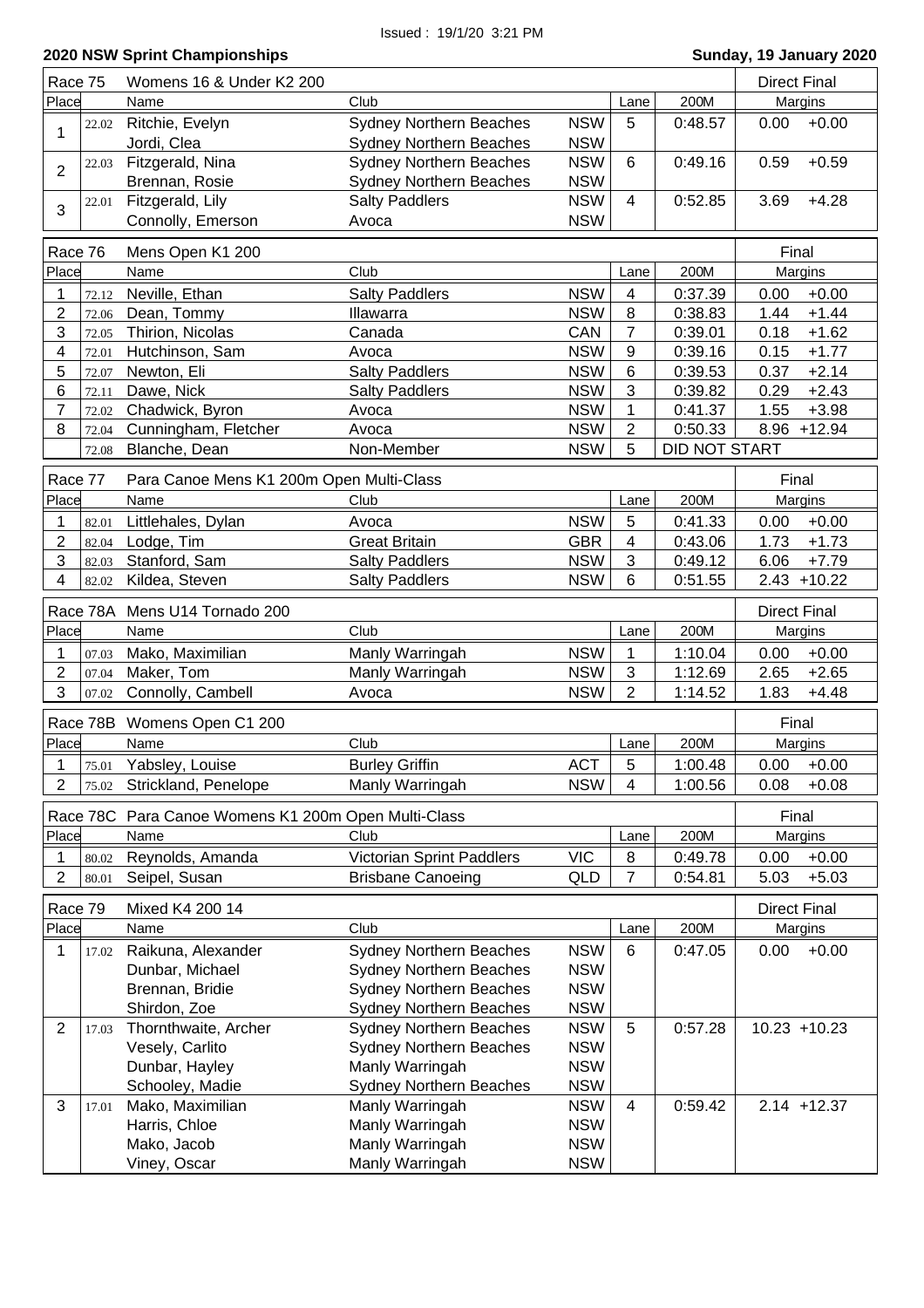| Race 80                 |       | Mens 18 & Under K2 200   |                                |            |                         |                       | <b>Direct Final</b> |                |
|-------------------------|-------|--------------------------|--------------------------------|------------|-------------------------|-----------------------|---------------------|----------------|
| Place                   |       | Name                     | Club                           |            | Lane                    | 200M                  |                     | Margins        |
|                         | 49.01 | Armstrong, Fletcher      | Avoca                          | <b>NSW</b> | 5                       | 0:38.68               | 0.00                | $+0.00$        |
| 1                       |       | Sheppard, Jarrah         | <b>Sydney Northern Beaches</b> | <b>NSW</b> |                         |                       |                     |                |
|                         | 49.04 | Dunbar, Matthew          | <b>Sydney Northern Beaches</b> | <b>NSW</b> | 6                       | 0:39.58               | 0.90                | $+0.90$        |
| $\overline{2}$          |       | Schooley, Toby           | <b>Sydney Northern Beaches</b> | <b>NSW</b> |                         |                       |                     |                |
|                         | 49.03 | Allen, Ashby             | Avoca                          | <b>NSW</b> | $\overline{4}$          | 0:40.83               | 1.25                | $+2.15$        |
| 3                       |       | Connolly, Bailey         | Avoca                          | <b>NSW</b> |                         |                       |                     |                |
|                         | 49.02 | Pollington, Keaton       | Avoca                          | <b>NSW</b> | $\overline{7}$          | 0:47.98               | 7.15                | $+9.30$        |
| $\overline{4}$          |       | Tasker, Zachery          | Avoca                          | <b>NSW</b> |                         |                       |                     |                |
|                         |       |                          |                                |            |                         |                       |                     |                |
| Race 81                 |       | Womens Open K1 200       |                                |            |                         |                       | Final               |                |
| Place                   |       | Name                     | Club                           |            | Lane                    | 200M                  |                     | Margins        |
| 1                       | 69.08 | Wood, Alyce              | <b>Sunshine Coast</b>          | QLD        | 4                       | 0:41.47               | 0.00                | $+0.00$        |
| $\overline{2}$          | 69.03 | McArthur, Cat            | <b>Holdfast Bay</b>            | <b>SA</b>  | 7                       | 0:42.64               | 1.17                | $+1.17$        |
| 3                       | 69.05 | Massie, Brianna          | Kawana Waters                  | QLD        | $\overline{2}$          | 0:42.69               | 0.05                | $+1.22$        |
| 4                       | 69.04 | Roberts, Jaime           | Indian Ocean                   | <b>WA</b>  | 3                       | 0:42.72               | 0.03                | $+1.25$        |
| 5                       | 69.09 | Bull, Aly                | Sunshine Coast                 | <b>QLD</b> | 1                       | 0:42.77               | 0.05                | $+1.30$        |
| 6                       | 69.01 | Beere, Ella              | Avoca                          | <b>NSW</b> | 8                       | 0:43.33               | 0.56                | $+1.86$        |
| $\overline{7}$          | 69.10 | Harlen, Kailey           | Sydney Northern Beaches        | <b>NSW</b> | 6                       | 0:44.42               | 1.09                | $+2.95$        |
| 8                       | 69.02 | Sinclair, Georgia        | Avoca                          | <b>NSW</b> | 9                       | 0:44.46               | 0.04                | $+2.99$        |
|                         | 69.13 | Brigden-Jones, Jo        | <b>Sydney Northern Beaches</b> | <b>NSW</b> | 5                       | <b>DID NOT FINISH</b> |                     |                |
| Race 82                 |       | Womens 18 & Under K1 200 |                                |            |                         |                       | Final               |                |
| Place                   |       | Name                     | Club                           |            | Lane                    | 200M                  |                     | Margins        |
| 1                       | 37.13 | van der Kwartel, Alisa   | <b>Sydney Northern Beaches</b> | <b>NSW</b> | $\overline{\mathbf{4}}$ | 0:46.13               | 0.00                | $+0.00$        |
| $\overline{2}$          | 37.01 | Drobot, Natalia          | Avoca                          | <b>NSW</b> | 5                       | 0:47.15               | 1.02                | $+1.02$        |
| 3                       |       |                          | <b>Salty Paddlers</b>          | <b>NSW</b> | $\mathbf{3}$            |                       | 0.52                | $+1.54$        |
| $\overline{\mathbf{4}}$ | 37.08 | Clarke, Riley            | <b>Salty Paddlers</b>          | <b>NSW</b> | 6                       | 0:47.67<br>0:49.74    | 2.07                | $+3.61$        |
|                         | 37.10 | Newton, India            |                                |            | $\overline{7}$          |                       |                     |                |
| 5                       | 37.11 | Weston, Georgia          | <b>Sydney Northern Beaches</b> | <b>NSW</b> |                         | 0:52.22               | 2.48                | $+6.09$        |
| 6                       | 37.09 | Opie, Molly              | <b>Salty Paddlers</b>          | <b>NSW</b> | 9                       | 0:52.24               | 0.02                | $+6.11$        |
| $\overline{7}$          | 37.07 | Walters, Sophie          | <b>Salty Paddlers</b>          | <b>NSW</b> | 8                       | 0:52.34               | 0.10                | $+6.21$        |
| 8                       | 37.14 | Greuter, Hanako          | <b>Sydney Northern Beaches</b> | <b>NSW</b> | $\overline{2}$          | 0:52.36               | 0.02                | $+6.23$        |
| 9                       | 37.05 | Rupenovic, Isabelle      | Sydney Northern Beaches        | <b>NSW</b> | 1                       | 0:53.30               | 0.94                | $+7.17$        |
| Race 83                 |       | Mens 16 & Under K2 200   |                                |            |                         |                       | <b>Direct Final</b> |                |
| Place                   |       | Name                     | Club                           |            | Lane                    | 200M                  |                     | <b>Margins</b> |
|                         | 31.04 | Raikuna, Lucas           | <b>Sydney Northern Beaches</b> | <b>NSW</b> | 6                       | 0:42.52               | 0.00                | $+0.00$        |
| 1                       |       | Vesely, Ziko             | <b>Sydney Northern Beaches</b> | <b>NSW</b> |                         |                       |                     |                |
|                         | 31.02 | Jackson, Aubrey          | <b>Salty Paddlers</b>          | <b>NSW</b> | 4                       | 0:44.36               | 1.84                | $+1.84$        |
| $\overline{2}$          |       | Sharma, Rhyse            | Non-Member                     | <b>NSW</b> |                         |                       |                     |                |
|                         | 31.05 | Wilson, Jacob            | Sydney Northern Beaches        | <b>NSW</b> | 5                       | 0:45.61               | 1.25                | $+3.09$        |
| 3                       |       | Hardwick, Daniel         | <b>Currumbin Creek</b>         | QLD        |                         |                       |                     |                |
|                         | 31.01 | Robinson, Guy            | Manly Warringah                | <b>NSW</b> | $\overline{7}$          | 0:46.43               | 0.82                | $+3.91$        |
| 4                       |       | Rupenovic, Daniel        | <b>Sydney Northern Beaches</b> | <b>NSW</b> |                         |                       |                     |                |
|                         | 31.03 | Ryce, Sean               | Manly Warringah                | <b>NSW</b> | 3                       | 0:53.09               |                     | $6.66 + 10.57$ |
| 5                       |       | Saunders, Jarvis         | <b>Sydney Northern Beaches</b> | <b>NSW</b> |                         |                       |                     |                |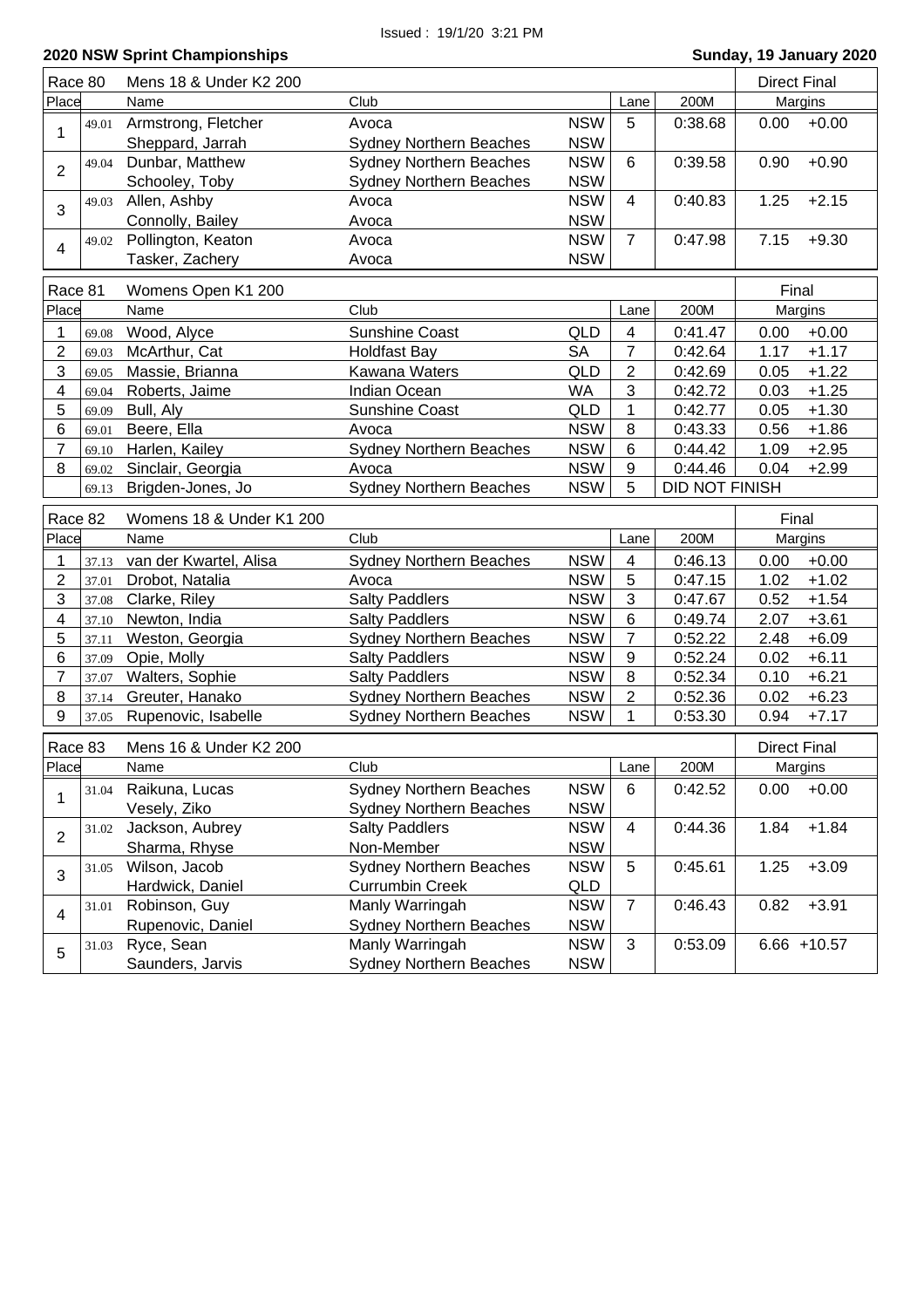| Race 84                 |          | Mens Open K4 500                  |                                                                  |                          |                |         | <b>Direct Final</b> |
|-------------------------|----------|-----------------------------------|------------------------------------------------------------------|--------------------------|----------------|---------|---------------------|
| Place                   |          | Name                              | Club                                                             |                          | Lane           | 500m    | Margins             |
| 1                       | 89.03    | Green, Tom                        | <b>Varsity Lakes</b>                                             | <b>QLD</b>               | $\overline{4}$ | 1:24.08 | $+0.00$<br>0.00     |
|                         |          | van der Westhuyzen, Jean          | <b>Gold Coast</b>                                                | QLD                      |                |         |                     |
|                         |          | Stewart, Murray                   | Manly Warringah                                                  | <b>NSW</b>               |                |         |                     |
|                         |          | Tame, Lachlan                     | Avoca                                                            | <b>NSW</b>               |                |         |                     |
| $\overline{2}$          | 89.04    | Fitzsimmons, Riley                | Avoca                                                            | <b>NSW</b>               | 6              | 1:25.67 | 1.59<br>$+1.59$     |
|                         |          | Wallace, Kenny                    | <b>Currumbin Creek</b>                                           | QLD                      |                |         |                     |
|                         |          | Collins, Jackson                  | PA Direct (QLD)                                                  | QLD                      |                |         |                     |
|                         |          | Wood, Jordan                      | <b>Gold Coast</b>                                                | QLD                      |                |         |                     |
| 3                       | 89.01    | Newton, Dodge                     | <b>Salty Paddlers</b>                                            | <b>NSW</b>               | 5              | 1:30.44 | 4.77<br>$+6.36$     |
|                         |          | Hughes, Thomas                    | <b>Salty Paddlers</b>                                            | <b>NSW</b>               |                |         |                     |
|                         |          | Dawe, Nick                        | Manly Warringah                                                  | <b>NSW</b>               |                |         |                     |
|                         |          | Gosling, Luke                     | Manly Warringah                                                  | <b>NSW</b>               |                |         |                     |
| 4                       | 89.05    | Cronin, Mitchell                  | Manly Warringah                                                  | <b>NSW</b>               | 3              | 1:32.36 | 1.92<br>$+8.28$     |
|                         |          | Hardy, Paul                       | <b>Salty Paddlers</b>                                            | <b>NSW</b>               |                |         |                     |
|                         |          | Newton, Eli                       | <b>Salty Paddlers</b>                                            | <b>NSW</b>               |                |         |                     |
|                         |          | Jones, Oscar                      | Manly Warringah                                                  | <b>NSW</b>               |                |         |                     |
|                         |          |                                   |                                                                  |                          |                |         |                     |
| Race 85                 |          | Womens 18 & Under K1 500          |                                                                  |                          |                |         | Final               |
| Place                   |          | Name                              | Club                                                             |                          | Lane           | 500m    | Margins             |
| 1                       | 38.13    | van der Kwartel, Alisa            | <b>Sydney Northern Beaches</b>                                   | <b>NSW</b>               | $\overline{5}$ | 2:08.36 | 0.00<br>$+0.00$     |
| $\overline{2}$          | 38.08    | Clarke, Riley                     | <b>Salty Paddlers</b>                                            | <b>NSW</b>               | 4              | 2:09.27 | 0.91<br>$+0.91$     |
| 3                       | 38.14    | Greuter, Hanako                   | <b>Sydney Northern Beaches</b>                                   | <b>NSW</b>               | 6              | 2:16.40 | $+8.04$<br>7.13     |
| $\overline{\mathbf{4}}$ | 38.07    | Walters, Sophie                   | <b>Salty Paddlers</b>                                            | <b>NSW</b>               | 3              | 2:16.74 | $+8.38$<br>0.34     |
| 5                       | 38.05    | Rupenovic, Isabelle               | <b>Sydney Northern Beaches</b>                                   | <b>NSW</b>               | $\overline{2}$ | 2:19.20 | $2.46 + 10.84$      |
| 6                       | 38.10    | Newton, India                     | <b>Salty Paddlers</b>                                            | <b>NSW</b>               | 1              | 2:21.54 | $2.34 + 13.18$      |
| $\overline{7}$          | 38.09    | Opie, Molly                       | <b>Salty Paddlers</b>                                            | <b>NSW</b>               | 8              | 2:21.90 | $0.36 + 13.54$      |
| 8                       | 38.01    | Gould, Tamsyn                     | Avoca                                                            | <b>NSW</b>               | 9              | 2:22.00 | $0.10 + 13.64$      |
| 9                       | 38.11    | Weston, Georgia                   | <b>Sydney Northern Beaches</b>                                   | <b>NSW</b>               | $\overline{7}$ | 2:23.16 | $1.16 + 14.80$      |
| Race 86                 |          | Womens 16 & Under K1 500          |                                                                  |                          |                |         |                     |
| Place                   |          | Name                              | Club                                                             |                          | Lane           | 500m    | <b>Direct Final</b> |
|                         |          |                                   |                                                                  |                          |                |         | Margins             |
| 1                       | 20.01    | Drobot, Natalia                   | Avoca                                                            | <b>NSW</b>               | 3              | 2:03.09 | $+0.00$<br>0.00     |
| $\overline{2}$          | 20.04    | Jordi, Clea                       | <b>Sydney Northern Beaches</b>                                   | <b>NSW</b>               | 7              | 2:18.22 | $15.13 + 15.13$     |
| 3                       | 20.07    | Fitzgerald, Nina                  | <b>Sydney Northern Beaches</b>                                   | <b>NSW</b>               | 6              | 2:20.46 | $2.24 + 17.37$      |
| 4                       | 20.05    | Ritchie, Evelyn                   | Sydney Northern Beaches                                          | <b>NSW</b>               | 4              | 2:21.04 | $0.58 + 17.95$      |
| 5                       | 20.03    | Fitzgerald, Lily                  | <b>Salty Paddlers</b>                                            | <b>NSW</b>               | 8              | 2:22.84 | $1.80 + 19.75$      |
| 6                       | 20.06    | Brennan, Rosie                    | <b>Sydney Northern Beaches</b>                                   | <b>NSW</b>               |                |         |                     |
| $\overline{7}$          | 20.02    |                                   |                                                                  |                          | 5              | 2:27.35 | $4.51 + 24.26$      |
| Race 87                 |          | Connolly, Emerson                 | Avoca                                                            | <b>NSW</b>               | $\overline{2}$ | 2:39.29 | 11.94 +36.20        |
|                         |          |                                   |                                                                  |                          |                |         | Final               |
| Place                   |          | Womens Open K1 500<br>Name        | Club                                                             |                          | Lane           | 500m    | Margins             |
|                         |          |                                   |                                                                  |                          |                |         |                     |
| 1                       | 84.09    | Wood, Alyce                       | <b>Sunshine Coast</b>                                            | <b>QLD</b>               | 5              | 1:51.89 | 0.00<br>$+0.00$     |
| $\overline{c}$          | 84.13    | Brigden-Jones, Jo                 | <b>Sydney Northern Beaches</b>                                   | <b>NSW</b>               | $\,6$          | 1:53.11 | 1.22<br>$+1.22$     |
| 3                       | 84.08    | Bull, Aly                         | Sunshine Coast                                                   | QLD                      | $\overline{2}$ | 1:53.69 | 0.58<br>$+1.80$     |
| $\overline{\mathbf{4}}$ | 84.03    | McArthur, Cat                     | <b>Holdfast Bay</b>                                              | <b>SA</b>                | 4              | 1:54.34 | 0.65<br>$+2.45$     |
| 5                       | 84.04    | Roberts, Jaime                    | Indian Ocean                                                     | <b>WA</b>                | 1              | 1:57.22 | 2.88<br>$+5.33$     |
| 6                       | 84.10    | Harlen, Kailey                    | <b>Sydney Northern Beaches</b>                                   | <b>NSW</b>               | 3              | 1:57.55 | 0.33<br>$+5.66$     |
| $\overline{7}$          | 84.05    | Massie, Brianna                   | Kawana Waters                                                    | QLD                      | 9              | 1:57.95 | 0.40<br>$+6.06$     |
| 8                       | 84.01    | Beere, Ella                       | Avoca                                                            | <b>NSW</b>               | 8              | 1:58.17 | 0.22<br>$+6.28$     |
| 9                       | 84.11    | McElroy, Kaitlyn                  | <b>United States</b>                                             | USA                      | 7              | 2:01.50 | 3.33<br>$+9.61$     |
|                         | Race 88A | Womens 14 & Under K2 500          |                                                                  |                          |                |         | <b>Direct Final</b> |
| Place                   |          | Name                              | Club                                                             |                          | Lane           | 500m    | Margins             |
| 1                       | 12.03    | Shirdon, Zoe                      | <b>Sydney Northern Beaches</b>                                   | <b>NSW</b>               | 4              | 2:22.41 | $+0.00$<br>0.00     |
|                         |          | Brennan, Bridie                   | <b>Sydney Northern Beaches</b>                                   | <b>NSW</b>               |                |         |                     |
|                         | 12.01    | Lever, Tess                       | <b>Sydney Northern Beaches</b>                                   | <b>NSW</b>               | 5              | 2:41.52 | 19.11 +19.11        |
| $\overline{2}$          |          | Hardwick, Sarah                   | <b>Currumbin Creek</b>                                           | QLD                      |                |         |                     |
| 3                       | 12.02    | Schooley, Madie<br>Dunbar, Hayley | <b>Sydney Northern Beaches</b><br><b>Sydney Northern Beaches</b> | <b>NSW</b><br><b>NSW</b> | 6              | 2:56.34 | 14.82 +33.93        |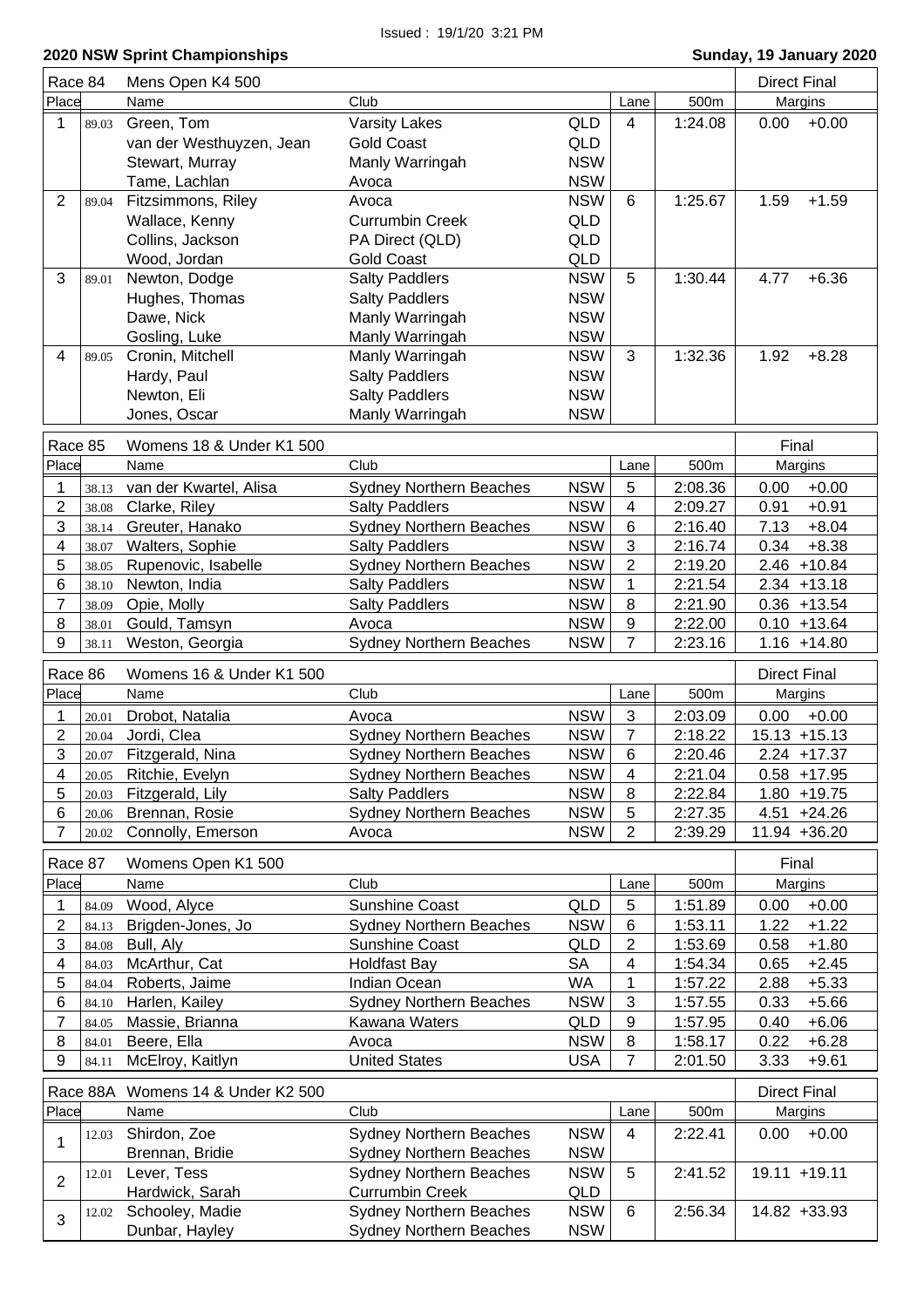Issued : 19/1/20 3:21 PM

| Race 88B Para Canoe Womens V1 500m Open Multi-Class<br><b>Direct Final</b><br>Place<br>Club<br>500m<br>Margins<br>Name<br>Lane<br>Seipel, Susan<br><b>Brisbane Canoeing</b><br><b>QLD</b><br>$9\,$<br>2:44.70<br>$+0.00$<br>0.00<br>1<br>98.01<br>Race 88C Mens U14 Tornado 500<br><b>Direct Final</b><br>Place<br>Club<br>500m<br>Name<br>Lane<br>Margins<br>Mako, Maximilian<br>Manly Warringah<br><b>NSW</b><br>$+0.00$<br>3:05.09<br>0.00<br>1<br>08.03<br>$\overline{2}$<br>Maker, Tom<br><b>NSW</b><br>2<br>3:10.73<br>5.64<br>$+5.64$<br>Manly Warringah<br>08.04<br>3<br><b>NSW</b><br>Connolly, Cambell<br>3<br>3:16.69<br>$5.96 + 11.60$<br>Avoca<br>08.02<br>Race 89<br>Mens 16 & Under K2 500<br><b>Direct Final</b><br>Place<br>Club<br>500m<br>Margins<br>Name<br>Lane<br><b>NSW</b><br>Raikuna, Lucas<br><b>Sydney Northern Beaches</b><br>1:53.03<br>0.00<br>$+0.00$<br>6<br>32.03<br>Vesely, Ziko<br><b>NSW</b><br><b>Sydney Northern Beaches</b><br>Jackson, Aubrey<br><b>NSW</b><br>$+3.96$<br><b>Salty Paddlers</b><br>1:56.99<br>3.96<br>$\overline{4}$<br>32.01<br>2<br><b>NSW</b><br>Sharma, Rhyse<br>Non-Member<br>Wilson, Jacob<br>Sydney Northern Beaches<br><b>NSW</b><br>$+7.50$<br>5<br>2:00.53<br>3.54<br>32.05<br>3<br><b>Currumbin Creek</b><br><b>QLD</b><br>Hardwick, Daniel<br>$\overline{7}$<br>Rupenovic, Daniel<br><b>Sydney Northern Beaches</b><br><b>NSW</b><br>2:03.57<br>$3.04 + 10.54$<br>32.02<br>4<br><b>NSW</b><br>Robinson, Guy<br>Manly Warringah<br>Ryce, Sean<br>Manly Warringah<br><b>NSW</b><br>3<br>$16.27 + 26.81$<br>2:19.84<br>32.04<br>5<br>Saunders, Jarvis<br><b>Sydney Northern Beaches</b><br><b>NSW</b><br>Race 90<br>Mens 14 & Under K1 500<br>Final<br>Place<br>Name<br>Club<br>500m<br>Margins<br>Lane<br><b>NSW</b><br>5<br>Dunbar, Michael<br><b>Sydney Northern Beaches</b><br>2:07.46<br>0.00<br>$+0.00$<br>1<br>14.10<br>$\overline{2}$<br><b>NSW</b><br>$+5.02$<br>Heaton-Armstrong, Charles<br>Manly Warringah<br>4<br>2:12.48<br>5.02<br>14.03<br>3<br>3<br>Raikuna, Alexander<br><b>Sydney Northern Beaches</b><br><b>NSW</b><br>$+9.48$<br>2:16.94<br>4.46<br>14.09<br>4<br><b>NSW</b><br>$\overline{2}$<br>$2.12 + 11.60$<br>Bryant, William<br>Manly Warringah<br>2:19.06<br>14.04<br><b>Sydney Northern Beaches</b><br>5<br>Vesely, Carlito<br><b>NSW</b><br>8<br>11.93 +23.53<br>2:30.99<br>14.12<br>6<br>Dean, Austin<br>Non-Member<br><b>NSW</b><br>6<br>2:33.11<br>$2.12 +25.65$<br>14.08<br><b>NSW</b><br>$9.93 + 35.58$<br>7<br>Thornthwaite, Archer<br><b>Sydney Northern Beaches</b><br>$\overline{7}$<br>2:43.04<br>14.11<br><b>NSW</b><br>8<br>Mako, Jacob<br>Manly Warringah<br>1<br>2:49.87<br>$6.83 +42.41$<br>14.05<br>9<br>Mako, Maximilian<br><b>NSW</b><br>Manly Warringah<br>9<br>2:56.47<br>$6.60 + 49.01$<br>14.07<br>Race 91<br>Women's Under 21 K1 500<br><b>Direct Final</b><br>Club<br>Lane<br>500m<br>Margins<br>Place<br>Name<br><b>NSW</b><br>2:04.67<br>$+0.00$<br>1<br>Avoca<br>4<br>0.00<br>Sinclair, Georgia<br>58.01<br>$\overline{2}$<br>Warne, Anthea<br><b>Currumbin Creek</b><br>QLD<br>$\,6$<br>4.59<br>$+4.59$<br>2:09.26<br>58.02<br>3<br><b>NSW</b><br>$\overline{7}$<br>Morgan, Charlie<br><b>Salty Paddlers</b><br>2:17.29<br>8.03<br>$+12.62$<br>58.03<br><b>NSW</b><br>5<br><b>SCRATCHED</b><br>Harlen, Kailey<br><b>Sydney Northern Beaches</b><br>58.04<br><b>Direct Final</b><br>Race 92<br>Men's Under 21 K1 500<br>Place<br>Club<br>500m<br>Name<br>Margins<br>Lane<br><b>NSW</b><br>1:50.73<br>$+0.00$<br>1<br>Chadwick, Byron<br>Avoca<br>$6\phantom{1}6$<br>0.00<br>61.03<br>$\overline{c}$<br><b>Sydney Northern Beaches</b><br><b>NSW</b><br>$\overline{7}$<br>3.75<br>Simons, Matthew<br>1:54.48<br>$+3.75$<br>61.02<br>3<br><b>NSW</b><br>1:58.00<br>3.52<br>Morgan, Max<br><b>Salty Paddlers</b><br>$\overline{4}$<br>$+7.27$<br>61.01<br><b>Salty Paddlers</b><br><b>NSW</b><br>5<br><b>SCRATCHED</b><br>Hughes, Thomas<br>61.05<br>Race 93<br>Womens 14 & Under K1 500<br><b>Direct Final</b><br>Place<br>Club<br>Name<br>500m<br>Lane<br>Margins<br><b>NSW</b><br>$\overline{7}$<br>Shirdon, Zoe<br><b>Sydney Northern Beaches</b><br>2:21.94<br>0.00<br>$+0.00$<br>1<br>10.04<br>$\overline{c}$<br><b>NSW</b><br>$\,6$<br>Brennan, Bridie<br><b>Sydney Northern Beaches</b><br>2:30.84<br>8.90<br>$+8.90$<br>10.05<br>3<br>$\ensuremath{\mathsf{3}}$<br><b>Currumbin Creek</b><br>2:36.95<br>6.11<br>$+15.01$<br>Hardwick, Sarah<br>QLD<br>10.01<br><b>NSW</b><br>Elliott, Tarren<br>Non-Member<br>5<br>2:44.02<br>7.07<br>$+22.08$<br>4<br>10.03 |  |  |  |  |
|-----------------------------------------------------------------------------------------------------------------------------------------------------------------------------------------------------------------------------------------------------------------------------------------------------------------------------------------------------------------------------------------------------------------------------------------------------------------------------------------------------------------------------------------------------------------------------------------------------------------------------------------------------------------------------------------------------------------------------------------------------------------------------------------------------------------------------------------------------------------------------------------------------------------------------------------------------------------------------------------------------------------------------------------------------------------------------------------------------------------------------------------------------------------------------------------------------------------------------------------------------------------------------------------------------------------------------------------------------------------------------------------------------------------------------------------------------------------------------------------------------------------------------------------------------------------------------------------------------------------------------------------------------------------------------------------------------------------------------------------------------------------------------------------------------------------------------------------------------------------------------------------------------------------------------------------------------------------------------------------------------------------------------------------------------------------------------------------------------------------------------------------------------------------------------------------------------------------------------------------------------------------------------------------------------------------------------------------------------------------------------------------------------------------------------------------------------------------------------------------------------------------------------------------------------------------------------------------------------------------------------------------------------------------------------------------------------------------------------------------------------------------------------------------------------------------------------------------------------------------------------------------------------------------------------------------------------------------------------------------------------------------------------------------------------------------------------------------------------------------------------------------------------------------------------------------------------------------------------------------------------------------------------------------------------------------------------------------------------------------------------------------------------------------------------------------------------------------------------------------------------------------------------------------------------------------------------------------------------------------------------------------------------------------------------------------------------------------------------------------------------------------------------------------------------------------------------------------------------------------------------------------------------------------------------------------------------------------------------------------------------------------------------------------------------------------------------------------------------------------------------------------------------------------------------------------------------------------------------------------------------------------------------------------------------------------------------------------------------------------------------------------------------------------------------------------------------------------------------------------------------------------------------------------------------------------------------------------------|--|--|--|--|
|                                                                                                                                                                                                                                                                                                                                                                                                                                                                                                                                                                                                                                                                                                                                                                                                                                                                                                                                                                                                                                                                                                                                                                                                                                                                                                                                                                                                                                                                                                                                                                                                                                                                                                                                                                                                                                                                                                                                                                                                                                                                                                                                                                                                                                                                                                                                                                                                                                                                                                                                                                                                                                                                                                                                                                                                                                                                                                                                                                                                                                                                                                                                                                                                                                                                                                                                                                                                                                                                                                                                                                                                                                                                                                                                                                                                                                                                                                                                                                                                                                                                                                                                                                                                                                                                                                                                                                                                                                                                                                                                                                                               |  |  |  |  |
|                                                                                                                                                                                                                                                                                                                                                                                                                                                                                                                                                                                                                                                                                                                                                                                                                                                                                                                                                                                                                                                                                                                                                                                                                                                                                                                                                                                                                                                                                                                                                                                                                                                                                                                                                                                                                                                                                                                                                                                                                                                                                                                                                                                                                                                                                                                                                                                                                                                                                                                                                                                                                                                                                                                                                                                                                                                                                                                                                                                                                                                                                                                                                                                                                                                                                                                                                                                                                                                                                                                                                                                                                                                                                                                                                                                                                                                                                                                                                                                                                                                                                                                                                                                                                                                                                                                                                                                                                                                                                                                                                                                               |  |  |  |  |
|                                                                                                                                                                                                                                                                                                                                                                                                                                                                                                                                                                                                                                                                                                                                                                                                                                                                                                                                                                                                                                                                                                                                                                                                                                                                                                                                                                                                                                                                                                                                                                                                                                                                                                                                                                                                                                                                                                                                                                                                                                                                                                                                                                                                                                                                                                                                                                                                                                                                                                                                                                                                                                                                                                                                                                                                                                                                                                                                                                                                                                                                                                                                                                                                                                                                                                                                                                                                                                                                                                                                                                                                                                                                                                                                                                                                                                                                                                                                                                                                                                                                                                                                                                                                                                                                                                                                                                                                                                                                                                                                                                                               |  |  |  |  |
|                                                                                                                                                                                                                                                                                                                                                                                                                                                                                                                                                                                                                                                                                                                                                                                                                                                                                                                                                                                                                                                                                                                                                                                                                                                                                                                                                                                                                                                                                                                                                                                                                                                                                                                                                                                                                                                                                                                                                                                                                                                                                                                                                                                                                                                                                                                                                                                                                                                                                                                                                                                                                                                                                                                                                                                                                                                                                                                                                                                                                                                                                                                                                                                                                                                                                                                                                                                                                                                                                                                                                                                                                                                                                                                                                                                                                                                                                                                                                                                                                                                                                                                                                                                                                                                                                                                                                                                                                                                                                                                                                                                               |  |  |  |  |
|                                                                                                                                                                                                                                                                                                                                                                                                                                                                                                                                                                                                                                                                                                                                                                                                                                                                                                                                                                                                                                                                                                                                                                                                                                                                                                                                                                                                                                                                                                                                                                                                                                                                                                                                                                                                                                                                                                                                                                                                                                                                                                                                                                                                                                                                                                                                                                                                                                                                                                                                                                                                                                                                                                                                                                                                                                                                                                                                                                                                                                                                                                                                                                                                                                                                                                                                                                                                                                                                                                                                                                                                                                                                                                                                                                                                                                                                                                                                                                                                                                                                                                                                                                                                                                                                                                                                                                                                                                                                                                                                                                                               |  |  |  |  |
|                                                                                                                                                                                                                                                                                                                                                                                                                                                                                                                                                                                                                                                                                                                                                                                                                                                                                                                                                                                                                                                                                                                                                                                                                                                                                                                                                                                                                                                                                                                                                                                                                                                                                                                                                                                                                                                                                                                                                                                                                                                                                                                                                                                                                                                                                                                                                                                                                                                                                                                                                                                                                                                                                                                                                                                                                                                                                                                                                                                                                                                                                                                                                                                                                                                                                                                                                                                                                                                                                                                                                                                                                                                                                                                                                                                                                                                                                                                                                                                                                                                                                                                                                                                                                                                                                                                                                                                                                                                                                                                                                                                               |  |  |  |  |
|                                                                                                                                                                                                                                                                                                                                                                                                                                                                                                                                                                                                                                                                                                                                                                                                                                                                                                                                                                                                                                                                                                                                                                                                                                                                                                                                                                                                                                                                                                                                                                                                                                                                                                                                                                                                                                                                                                                                                                                                                                                                                                                                                                                                                                                                                                                                                                                                                                                                                                                                                                                                                                                                                                                                                                                                                                                                                                                                                                                                                                                                                                                                                                                                                                                                                                                                                                                                                                                                                                                                                                                                                                                                                                                                                                                                                                                                                                                                                                                                                                                                                                                                                                                                                                                                                                                                                                                                                                                                                                                                                                                               |  |  |  |  |
|                                                                                                                                                                                                                                                                                                                                                                                                                                                                                                                                                                                                                                                                                                                                                                                                                                                                                                                                                                                                                                                                                                                                                                                                                                                                                                                                                                                                                                                                                                                                                                                                                                                                                                                                                                                                                                                                                                                                                                                                                                                                                                                                                                                                                                                                                                                                                                                                                                                                                                                                                                                                                                                                                                                                                                                                                                                                                                                                                                                                                                                                                                                                                                                                                                                                                                                                                                                                                                                                                                                                                                                                                                                                                                                                                                                                                                                                                                                                                                                                                                                                                                                                                                                                                                                                                                                                                                                                                                                                                                                                                                                               |  |  |  |  |
|                                                                                                                                                                                                                                                                                                                                                                                                                                                                                                                                                                                                                                                                                                                                                                                                                                                                                                                                                                                                                                                                                                                                                                                                                                                                                                                                                                                                                                                                                                                                                                                                                                                                                                                                                                                                                                                                                                                                                                                                                                                                                                                                                                                                                                                                                                                                                                                                                                                                                                                                                                                                                                                                                                                                                                                                                                                                                                                                                                                                                                                                                                                                                                                                                                                                                                                                                                                                                                                                                                                                                                                                                                                                                                                                                                                                                                                                                                                                                                                                                                                                                                                                                                                                                                                                                                                                                                                                                                                                                                                                                                                               |  |  |  |  |
|                                                                                                                                                                                                                                                                                                                                                                                                                                                                                                                                                                                                                                                                                                                                                                                                                                                                                                                                                                                                                                                                                                                                                                                                                                                                                                                                                                                                                                                                                                                                                                                                                                                                                                                                                                                                                                                                                                                                                                                                                                                                                                                                                                                                                                                                                                                                                                                                                                                                                                                                                                                                                                                                                                                                                                                                                                                                                                                                                                                                                                                                                                                                                                                                                                                                                                                                                                                                                                                                                                                                                                                                                                                                                                                                                                                                                                                                                                                                                                                                                                                                                                                                                                                                                                                                                                                                                                                                                                                                                                                                                                                               |  |  |  |  |
|                                                                                                                                                                                                                                                                                                                                                                                                                                                                                                                                                                                                                                                                                                                                                                                                                                                                                                                                                                                                                                                                                                                                                                                                                                                                                                                                                                                                                                                                                                                                                                                                                                                                                                                                                                                                                                                                                                                                                                                                                                                                                                                                                                                                                                                                                                                                                                                                                                                                                                                                                                                                                                                                                                                                                                                                                                                                                                                                                                                                                                                                                                                                                                                                                                                                                                                                                                                                                                                                                                                                                                                                                                                                                                                                                                                                                                                                                                                                                                                                                                                                                                                                                                                                                                                                                                                                                                                                                                                                                                                                                                                               |  |  |  |  |
|                                                                                                                                                                                                                                                                                                                                                                                                                                                                                                                                                                                                                                                                                                                                                                                                                                                                                                                                                                                                                                                                                                                                                                                                                                                                                                                                                                                                                                                                                                                                                                                                                                                                                                                                                                                                                                                                                                                                                                                                                                                                                                                                                                                                                                                                                                                                                                                                                                                                                                                                                                                                                                                                                                                                                                                                                                                                                                                                                                                                                                                                                                                                                                                                                                                                                                                                                                                                                                                                                                                                                                                                                                                                                                                                                                                                                                                                                                                                                                                                                                                                                                                                                                                                                                                                                                                                                                                                                                                                                                                                                                                               |  |  |  |  |
|                                                                                                                                                                                                                                                                                                                                                                                                                                                                                                                                                                                                                                                                                                                                                                                                                                                                                                                                                                                                                                                                                                                                                                                                                                                                                                                                                                                                                                                                                                                                                                                                                                                                                                                                                                                                                                                                                                                                                                                                                                                                                                                                                                                                                                                                                                                                                                                                                                                                                                                                                                                                                                                                                                                                                                                                                                                                                                                                                                                                                                                                                                                                                                                                                                                                                                                                                                                                                                                                                                                                                                                                                                                                                                                                                                                                                                                                                                                                                                                                                                                                                                                                                                                                                                                                                                                                                                                                                                                                                                                                                                                               |  |  |  |  |
|                                                                                                                                                                                                                                                                                                                                                                                                                                                                                                                                                                                                                                                                                                                                                                                                                                                                                                                                                                                                                                                                                                                                                                                                                                                                                                                                                                                                                                                                                                                                                                                                                                                                                                                                                                                                                                                                                                                                                                                                                                                                                                                                                                                                                                                                                                                                                                                                                                                                                                                                                                                                                                                                                                                                                                                                                                                                                                                                                                                                                                                                                                                                                                                                                                                                                                                                                                                                                                                                                                                                                                                                                                                                                                                                                                                                                                                                                                                                                                                                                                                                                                                                                                                                                                                                                                                                                                                                                                                                                                                                                                                               |  |  |  |  |
|                                                                                                                                                                                                                                                                                                                                                                                                                                                                                                                                                                                                                                                                                                                                                                                                                                                                                                                                                                                                                                                                                                                                                                                                                                                                                                                                                                                                                                                                                                                                                                                                                                                                                                                                                                                                                                                                                                                                                                                                                                                                                                                                                                                                                                                                                                                                                                                                                                                                                                                                                                                                                                                                                                                                                                                                                                                                                                                                                                                                                                                                                                                                                                                                                                                                                                                                                                                                                                                                                                                                                                                                                                                                                                                                                                                                                                                                                                                                                                                                                                                                                                                                                                                                                                                                                                                                                                                                                                                                                                                                                                                               |  |  |  |  |
|                                                                                                                                                                                                                                                                                                                                                                                                                                                                                                                                                                                                                                                                                                                                                                                                                                                                                                                                                                                                                                                                                                                                                                                                                                                                                                                                                                                                                                                                                                                                                                                                                                                                                                                                                                                                                                                                                                                                                                                                                                                                                                                                                                                                                                                                                                                                                                                                                                                                                                                                                                                                                                                                                                                                                                                                                                                                                                                                                                                                                                                                                                                                                                                                                                                                                                                                                                                                                                                                                                                                                                                                                                                                                                                                                                                                                                                                                                                                                                                                                                                                                                                                                                                                                                                                                                                                                                                                                                                                                                                                                                                               |  |  |  |  |
|                                                                                                                                                                                                                                                                                                                                                                                                                                                                                                                                                                                                                                                                                                                                                                                                                                                                                                                                                                                                                                                                                                                                                                                                                                                                                                                                                                                                                                                                                                                                                                                                                                                                                                                                                                                                                                                                                                                                                                                                                                                                                                                                                                                                                                                                                                                                                                                                                                                                                                                                                                                                                                                                                                                                                                                                                                                                                                                                                                                                                                                                                                                                                                                                                                                                                                                                                                                                                                                                                                                                                                                                                                                                                                                                                                                                                                                                                                                                                                                                                                                                                                                                                                                                                                                                                                                                                                                                                                                                                                                                                                                               |  |  |  |  |
|                                                                                                                                                                                                                                                                                                                                                                                                                                                                                                                                                                                                                                                                                                                                                                                                                                                                                                                                                                                                                                                                                                                                                                                                                                                                                                                                                                                                                                                                                                                                                                                                                                                                                                                                                                                                                                                                                                                                                                                                                                                                                                                                                                                                                                                                                                                                                                                                                                                                                                                                                                                                                                                                                                                                                                                                                                                                                                                                                                                                                                                                                                                                                                                                                                                                                                                                                                                                                                                                                                                                                                                                                                                                                                                                                                                                                                                                                                                                                                                                                                                                                                                                                                                                                                                                                                                                                                                                                                                                                                                                                                                               |  |  |  |  |
|                                                                                                                                                                                                                                                                                                                                                                                                                                                                                                                                                                                                                                                                                                                                                                                                                                                                                                                                                                                                                                                                                                                                                                                                                                                                                                                                                                                                                                                                                                                                                                                                                                                                                                                                                                                                                                                                                                                                                                                                                                                                                                                                                                                                                                                                                                                                                                                                                                                                                                                                                                                                                                                                                                                                                                                                                                                                                                                                                                                                                                                                                                                                                                                                                                                                                                                                                                                                                                                                                                                                                                                                                                                                                                                                                                                                                                                                                                                                                                                                                                                                                                                                                                                                                                                                                                                                                                                                                                                                                                                                                                                               |  |  |  |  |
|                                                                                                                                                                                                                                                                                                                                                                                                                                                                                                                                                                                                                                                                                                                                                                                                                                                                                                                                                                                                                                                                                                                                                                                                                                                                                                                                                                                                                                                                                                                                                                                                                                                                                                                                                                                                                                                                                                                                                                                                                                                                                                                                                                                                                                                                                                                                                                                                                                                                                                                                                                                                                                                                                                                                                                                                                                                                                                                                                                                                                                                                                                                                                                                                                                                                                                                                                                                                                                                                                                                                                                                                                                                                                                                                                                                                                                                                                                                                                                                                                                                                                                                                                                                                                                                                                                                                                                                                                                                                                                                                                                                               |  |  |  |  |
|                                                                                                                                                                                                                                                                                                                                                                                                                                                                                                                                                                                                                                                                                                                                                                                                                                                                                                                                                                                                                                                                                                                                                                                                                                                                                                                                                                                                                                                                                                                                                                                                                                                                                                                                                                                                                                                                                                                                                                                                                                                                                                                                                                                                                                                                                                                                                                                                                                                                                                                                                                                                                                                                                                                                                                                                                                                                                                                                                                                                                                                                                                                                                                                                                                                                                                                                                                                                                                                                                                                                                                                                                                                                                                                                                                                                                                                                                                                                                                                                                                                                                                                                                                                                                                                                                                                                                                                                                                                                                                                                                                                               |  |  |  |  |
|                                                                                                                                                                                                                                                                                                                                                                                                                                                                                                                                                                                                                                                                                                                                                                                                                                                                                                                                                                                                                                                                                                                                                                                                                                                                                                                                                                                                                                                                                                                                                                                                                                                                                                                                                                                                                                                                                                                                                                                                                                                                                                                                                                                                                                                                                                                                                                                                                                                                                                                                                                                                                                                                                                                                                                                                                                                                                                                                                                                                                                                                                                                                                                                                                                                                                                                                                                                                                                                                                                                                                                                                                                                                                                                                                                                                                                                                                                                                                                                                                                                                                                                                                                                                                                                                                                                                                                                                                                                                                                                                                                                               |  |  |  |  |
|                                                                                                                                                                                                                                                                                                                                                                                                                                                                                                                                                                                                                                                                                                                                                                                                                                                                                                                                                                                                                                                                                                                                                                                                                                                                                                                                                                                                                                                                                                                                                                                                                                                                                                                                                                                                                                                                                                                                                                                                                                                                                                                                                                                                                                                                                                                                                                                                                                                                                                                                                                                                                                                                                                                                                                                                                                                                                                                                                                                                                                                                                                                                                                                                                                                                                                                                                                                                                                                                                                                                                                                                                                                                                                                                                                                                                                                                                                                                                                                                                                                                                                                                                                                                                                                                                                                                                                                                                                                                                                                                                                                               |  |  |  |  |
|                                                                                                                                                                                                                                                                                                                                                                                                                                                                                                                                                                                                                                                                                                                                                                                                                                                                                                                                                                                                                                                                                                                                                                                                                                                                                                                                                                                                                                                                                                                                                                                                                                                                                                                                                                                                                                                                                                                                                                                                                                                                                                                                                                                                                                                                                                                                                                                                                                                                                                                                                                                                                                                                                                                                                                                                                                                                                                                                                                                                                                                                                                                                                                                                                                                                                                                                                                                                                                                                                                                                                                                                                                                                                                                                                                                                                                                                                                                                                                                                                                                                                                                                                                                                                                                                                                                                                                                                                                                                                                                                                                                               |  |  |  |  |
|                                                                                                                                                                                                                                                                                                                                                                                                                                                                                                                                                                                                                                                                                                                                                                                                                                                                                                                                                                                                                                                                                                                                                                                                                                                                                                                                                                                                                                                                                                                                                                                                                                                                                                                                                                                                                                                                                                                                                                                                                                                                                                                                                                                                                                                                                                                                                                                                                                                                                                                                                                                                                                                                                                                                                                                                                                                                                                                                                                                                                                                                                                                                                                                                                                                                                                                                                                                                                                                                                                                                                                                                                                                                                                                                                                                                                                                                                                                                                                                                                                                                                                                                                                                                                                                                                                                                                                                                                                                                                                                                                                                               |  |  |  |  |
|                                                                                                                                                                                                                                                                                                                                                                                                                                                                                                                                                                                                                                                                                                                                                                                                                                                                                                                                                                                                                                                                                                                                                                                                                                                                                                                                                                                                                                                                                                                                                                                                                                                                                                                                                                                                                                                                                                                                                                                                                                                                                                                                                                                                                                                                                                                                                                                                                                                                                                                                                                                                                                                                                                                                                                                                                                                                                                                                                                                                                                                                                                                                                                                                                                                                                                                                                                                                                                                                                                                                                                                                                                                                                                                                                                                                                                                                                                                                                                                                                                                                                                                                                                                                                                                                                                                                                                                                                                                                                                                                                                                               |  |  |  |  |
|                                                                                                                                                                                                                                                                                                                                                                                                                                                                                                                                                                                                                                                                                                                                                                                                                                                                                                                                                                                                                                                                                                                                                                                                                                                                                                                                                                                                                                                                                                                                                                                                                                                                                                                                                                                                                                                                                                                                                                                                                                                                                                                                                                                                                                                                                                                                                                                                                                                                                                                                                                                                                                                                                                                                                                                                                                                                                                                                                                                                                                                                                                                                                                                                                                                                                                                                                                                                                                                                                                                                                                                                                                                                                                                                                                                                                                                                                                                                                                                                                                                                                                                                                                                                                                                                                                                                                                                                                                                                                                                                                                                               |  |  |  |  |
|                                                                                                                                                                                                                                                                                                                                                                                                                                                                                                                                                                                                                                                                                                                                                                                                                                                                                                                                                                                                                                                                                                                                                                                                                                                                                                                                                                                                                                                                                                                                                                                                                                                                                                                                                                                                                                                                                                                                                                                                                                                                                                                                                                                                                                                                                                                                                                                                                                                                                                                                                                                                                                                                                                                                                                                                                                                                                                                                                                                                                                                                                                                                                                                                                                                                                                                                                                                                                                                                                                                                                                                                                                                                                                                                                                                                                                                                                                                                                                                                                                                                                                                                                                                                                                                                                                                                                                                                                                                                                                                                                                                               |  |  |  |  |
|                                                                                                                                                                                                                                                                                                                                                                                                                                                                                                                                                                                                                                                                                                                                                                                                                                                                                                                                                                                                                                                                                                                                                                                                                                                                                                                                                                                                                                                                                                                                                                                                                                                                                                                                                                                                                                                                                                                                                                                                                                                                                                                                                                                                                                                                                                                                                                                                                                                                                                                                                                                                                                                                                                                                                                                                                                                                                                                                                                                                                                                                                                                                                                                                                                                                                                                                                                                                                                                                                                                                                                                                                                                                                                                                                                                                                                                                                                                                                                                                                                                                                                                                                                                                                                                                                                                                                                                                                                                                                                                                                                                               |  |  |  |  |
|                                                                                                                                                                                                                                                                                                                                                                                                                                                                                                                                                                                                                                                                                                                                                                                                                                                                                                                                                                                                                                                                                                                                                                                                                                                                                                                                                                                                                                                                                                                                                                                                                                                                                                                                                                                                                                                                                                                                                                                                                                                                                                                                                                                                                                                                                                                                                                                                                                                                                                                                                                                                                                                                                                                                                                                                                                                                                                                                                                                                                                                                                                                                                                                                                                                                                                                                                                                                                                                                                                                                                                                                                                                                                                                                                                                                                                                                                                                                                                                                                                                                                                                                                                                                                                                                                                                                                                                                                                                                                                                                                                                               |  |  |  |  |
|                                                                                                                                                                                                                                                                                                                                                                                                                                                                                                                                                                                                                                                                                                                                                                                                                                                                                                                                                                                                                                                                                                                                                                                                                                                                                                                                                                                                                                                                                                                                                                                                                                                                                                                                                                                                                                                                                                                                                                                                                                                                                                                                                                                                                                                                                                                                                                                                                                                                                                                                                                                                                                                                                                                                                                                                                                                                                                                                                                                                                                                                                                                                                                                                                                                                                                                                                                                                                                                                                                                                                                                                                                                                                                                                                                                                                                                                                                                                                                                                                                                                                                                                                                                                                                                                                                                                                                                                                                                                                                                                                                                               |  |  |  |  |
|                                                                                                                                                                                                                                                                                                                                                                                                                                                                                                                                                                                                                                                                                                                                                                                                                                                                                                                                                                                                                                                                                                                                                                                                                                                                                                                                                                                                                                                                                                                                                                                                                                                                                                                                                                                                                                                                                                                                                                                                                                                                                                                                                                                                                                                                                                                                                                                                                                                                                                                                                                                                                                                                                                                                                                                                                                                                                                                                                                                                                                                                                                                                                                                                                                                                                                                                                                                                                                                                                                                                                                                                                                                                                                                                                                                                                                                                                                                                                                                                                                                                                                                                                                                                                                                                                                                                                                                                                                                                                                                                                                                               |  |  |  |  |
|                                                                                                                                                                                                                                                                                                                                                                                                                                                                                                                                                                                                                                                                                                                                                                                                                                                                                                                                                                                                                                                                                                                                                                                                                                                                                                                                                                                                                                                                                                                                                                                                                                                                                                                                                                                                                                                                                                                                                                                                                                                                                                                                                                                                                                                                                                                                                                                                                                                                                                                                                                                                                                                                                                                                                                                                                                                                                                                                                                                                                                                                                                                                                                                                                                                                                                                                                                                                                                                                                                                                                                                                                                                                                                                                                                                                                                                                                                                                                                                                                                                                                                                                                                                                                                                                                                                                                                                                                                                                                                                                                                                               |  |  |  |  |
|                                                                                                                                                                                                                                                                                                                                                                                                                                                                                                                                                                                                                                                                                                                                                                                                                                                                                                                                                                                                                                                                                                                                                                                                                                                                                                                                                                                                                                                                                                                                                                                                                                                                                                                                                                                                                                                                                                                                                                                                                                                                                                                                                                                                                                                                                                                                                                                                                                                                                                                                                                                                                                                                                                                                                                                                                                                                                                                                                                                                                                                                                                                                                                                                                                                                                                                                                                                                                                                                                                                                                                                                                                                                                                                                                                                                                                                                                                                                                                                                                                                                                                                                                                                                                                                                                                                                                                                                                                                                                                                                                                                               |  |  |  |  |
|                                                                                                                                                                                                                                                                                                                                                                                                                                                                                                                                                                                                                                                                                                                                                                                                                                                                                                                                                                                                                                                                                                                                                                                                                                                                                                                                                                                                                                                                                                                                                                                                                                                                                                                                                                                                                                                                                                                                                                                                                                                                                                                                                                                                                                                                                                                                                                                                                                                                                                                                                                                                                                                                                                                                                                                                                                                                                                                                                                                                                                                                                                                                                                                                                                                                                                                                                                                                                                                                                                                                                                                                                                                                                                                                                                                                                                                                                                                                                                                                                                                                                                                                                                                                                                                                                                                                                                                                                                                                                                                                                                                               |  |  |  |  |
|                                                                                                                                                                                                                                                                                                                                                                                                                                                                                                                                                                                                                                                                                                                                                                                                                                                                                                                                                                                                                                                                                                                                                                                                                                                                                                                                                                                                                                                                                                                                                                                                                                                                                                                                                                                                                                                                                                                                                                                                                                                                                                                                                                                                                                                                                                                                                                                                                                                                                                                                                                                                                                                                                                                                                                                                                                                                                                                                                                                                                                                                                                                                                                                                                                                                                                                                                                                                                                                                                                                                                                                                                                                                                                                                                                                                                                                                                                                                                                                                                                                                                                                                                                                                                                                                                                                                                                                                                                                                                                                                                                                               |  |  |  |  |
|                                                                                                                                                                                                                                                                                                                                                                                                                                                                                                                                                                                                                                                                                                                                                                                                                                                                                                                                                                                                                                                                                                                                                                                                                                                                                                                                                                                                                                                                                                                                                                                                                                                                                                                                                                                                                                                                                                                                                                                                                                                                                                                                                                                                                                                                                                                                                                                                                                                                                                                                                                                                                                                                                                                                                                                                                                                                                                                                                                                                                                                                                                                                                                                                                                                                                                                                                                                                                                                                                                                                                                                                                                                                                                                                                                                                                                                                                                                                                                                                                                                                                                                                                                                                                                                                                                                                                                                                                                                                                                                                                                                               |  |  |  |  |
|                                                                                                                                                                                                                                                                                                                                                                                                                                                                                                                                                                                                                                                                                                                                                                                                                                                                                                                                                                                                                                                                                                                                                                                                                                                                                                                                                                                                                                                                                                                                                                                                                                                                                                                                                                                                                                                                                                                                                                                                                                                                                                                                                                                                                                                                                                                                                                                                                                                                                                                                                                                                                                                                                                                                                                                                                                                                                                                                                                                                                                                                                                                                                                                                                                                                                                                                                                                                                                                                                                                                                                                                                                                                                                                                                                                                                                                                                                                                                                                                                                                                                                                                                                                                                                                                                                                                                                                                                                                                                                                                                                                               |  |  |  |  |
|                                                                                                                                                                                                                                                                                                                                                                                                                                                                                                                                                                                                                                                                                                                                                                                                                                                                                                                                                                                                                                                                                                                                                                                                                                                                                                                                                                                                                                                                                                                                                                                                                                                                                                                                                                                                                                                                                                                                                                                                                                                                                                                                                                                                                                                                                                                                                                                                                                                                                                                                                                                                                                                                                                                                                                                                                                                                                                                                                                                                                                                                                                                                                                                                                                                                                                                                                                                                                                                                                                                                                                                                                                                                                                                                                                                                                                                                                                                                                                                                                                                                                                                                                                                                                                                                                                                                                                                                                                                                                                                                                                                               |  |  |  |  |
|                                                                                                                                                                                                                                                                                                                                                                                                                                                                                                                                                                                                                                                                                                                                                                                                                                                                                                                                                                                                                                                                                                                                                                                                                                                                                                                                                                                                                                                                                                                                                                                                                                                                                                                                                                                                                                                                                                                                                                                                                                                                                                                                                                                                                                                                                                                                                                                                                                                                                                                                                                                                                                                                                                                                                                                                                                                                                                                                                                                                                                                                                                                                                                                                                                                                                                                                                                                                                                                                                                                                                                                                                                                                                                                                                                                                                                                                                                                                                                                                                                                                                                                                                                                                                                                                                                                                                                                                                                                                                                                                                                                               |  |  |  |  |
|                                                                                                                                                                                                                                                                                                                                                                                                                                                                                                                                                                                                                                                                                                                                                                                                                                                                                                                                                                                                                                                                                                                                                                                                                                                                                                                                                                                                                                                                                                                                                                                                                                                                                                                                                                                                                                                                                                                                                                                                                                                                                                                                                                                                                                                                                                                                                                                                                                                                                                                                                                                                                                                                                                                                                                                                                                                                                                                                                                                                                                                                                                                                                                                                                                                                                                                                                                                                                                                                                                                                                                                                                                                                                                                                                                                                                                                                                                                                                                                                                                                                                                                                                                                                                                                                                                                                                                                                                                                                                                                                                                                               |  |  |  |  |
|                                                                                                                                                                                                                                                                                                                                                                                                                                                                                                                                                                                                                                                                                                                                                                                                                                                                                                                                                                                                                                                                                                                                                                                                                                                                                                                                                                                                                                                                                                                                                                                                                                                                                                                                                                                                                                                                                                                                                                                                                                                                                                                                                                                                                                                                                                                                                                                                                                                                                                                                                                                                                                                                                                                                                                                                                                                                                                                                                                                                                                                                                                                                                                                                                                                                                                                                                                                                                                                                                                                                                                                                                                                                                                                                                                                                                                                                                                                                                                                                                                                                                                                                                                                                                                                                                                                                                                                                                                                                                                                                                                                               |  |  |  |  |
|                                                                                                                                                                                                                                                                                                                                                                                                                                                                                                                                                                                                                                                                                                                                                                                                                                                                                                                                                                                                                                                                                                                                                                                                                                                                                                                                                                                                                                                                                                                                                                                                                                                                                                                                                                                                                                                                                                                                                                                                                                                                                                                                                                                                                                                                                                                                                                                                                                                                                                                                                                                                                                                                                                                                                                                                                                                                                                                                                                                                                                                                                                                                                                                                                                                                                                                                                                                                                                                                                                                                                                                                                                                                                                                                                                                                                                                                                                                                                                                                                                                                                                                                                                                                                                                                                                                                                                                                                                                                                                                                                                                               |  |  |  |  |
|                                                                                                                                                                                                                                                                                                                                                                                                                                                                                                                                                                                                                                                                                                                                                                                                                                                                                                                                                                                                                                                                                                                                                                                                                                                                                                                                                                                                                                                                                                                                                                                                                                                                                                                                                                                                                                                                                                                                                                                                                                                                                                                                                                                                                                                                                                                                                                                                                                                                                                                                                                                                                                                                                                                                                                                                                                                                                                                                                                                                                                                                                                                                                                                                                                                                                                                                                                                                                                                                                                                                                                                                                                                                                                                                                                                                                                                                                                                                                                                                                                                                                                                                                                                                                                                                                                                                                                                                                                                                                                                                                                                               |  |  |  |  |
|                                                                                                                                                                                                                                                                                                                                                                                                                                                                                                                                                                                                                                                                                                                                                                                                                                                                                                                                                                                                                                                                                                                                                                                                                                                                                                                                                                                                                                                                                                                                                                                                                                                                                                                                                                                                                                                                                                                                                                                                                                                                                                                                                                                                                                                                                                                                                                                                                                                                                                                                                                                                                                                                                                                                                                                                                                                                                                                                                                                                                                                                                                                                                                                                                                                                                                                                                                                                                                                                                                                                                                                                                                                                                                                                                                                                                                                                                                                                                                                                                                                                                                                                                                                                                                                                                                                                                                                                                                                                                                                                                                                               |  |  |  |  |
|                                                                                                                                                                                                                                                                                                                                                                                                                                                                                                                                                                                                                                                                                                                                                                                                                                                                                                                                                                                                                                                                                                                                                                                                                                                                                                                                                                                                                                                                                                                                                                                                                                                                                                                                                                                                                                                                                                                                                                                                                                                                                                                                                                                                                                                                                                                                                                                                                                                                                                                                                                                                                                                                                                                                                                                                                                                                                                                                                                                                                                                                                                                                                                                                                                                                                                                                                                                                                                                                                                                                                                                                                                                                                                                                                                                                                                                                                                                                                                                                                                                                                                                                                                                                                                                                                                                                                                                                                                                                                                                                                                                               |  |  |  |  |
|                                                                                                                                                                                                                                                                                                                                                                                                                                                                                                                                                                                                                                                                                                                                                                                                                                                                                                                                                                                                                                                                                                                                                                                                                                                                                                                                                                                                                                                                                                                                                                                                                                                                                                                                                                                                                                                                                                                                                                                                                                                                                                                                                                                                                                                                                                                                                                                                                                                                                                                                                                                                                                                                                                                                                                                                                                                                                                                                                                                                                                                                                                                                                                                                                                                                                                                                                                                                                                                                                                                                                                                                                                                                                                                                                                                                                                                                                                                                                                                                                                                                                                                                                                                                                                                                                                                                                                                                                                                                                                                                                                                               |  |  |  |  |
|                                                                                                                                                                                                                                                                                                                                                                                                                                                                                                                                                                                                                                                                                                                                                                                                                                                                                                                                                                                                                                                                                                                                                                                                                                                                                                                                                                                                                                                                                                                                                                                                                                                                                                                                                                                                                                                                                                                                                                                                                                                                                                                                                                                                                                                                                                                                                                                                                                                                                                                                                                                                                                                                                                                                                                                                                                                                                                                                                                                                                                                                                                                                                                                                                                                                                                                                                                                                                                                                                                                                                                                                                                                                                                                                                                                                                                                                                                                                                                                                                                                                                                                                                                                                                                                                                                                                                                                                                                                                                                                                                                                               |  |  |  |  |
|                                                                                                                                                                                                                                                                                                                                                                                                                                                                                                                                                                                                                                                                                                                                                                                                                                                                                                                                                                                                                                                                                                                                                                                                                                                                                                                                                                                                                                                                                                                                                                                                                                                                                                                                                                                                                                                                                                                                                                                                                                                                                                                                                                                                                                                                                                                                                                                                                                                                                                                                                                                                                                                                                                                                                                                                                                                                                                                                                                                                                                                                                                                                                                                                                                                                                                                                                                                                                                                                                                                                                                                                                                                                                                                                                                                                                                                                                                                                                                                                                                                                                                                                                                                                                                                                                                                                                                                                                                                                                                                                                                                               |  |  |  |  |
|                                                                                                                                                                                                                                                                                                                                                                                                                                                                                                                                                                                                                                                                                                                                                                                                                                                                                                                                                                                                                                                                                                                                                                                                                                                                                                                                                                                                                                                                                                                                                                                                                                                                                                                                                                                                                                                                                                                                                                                                                                                                                                                                                                                                                                                                                                                                                                                                                                                                                                                                                                                                                                                                                                                                                                                                                                                                                                                                                                                                                                                                                                                                                                                                                                                                                                                                                                                                                                                                                                                                                                                                                                                                                                                                                                                                                                                                                                                                                                                                                                                                                                                                                                                                                                                                                                                                                                                                                                                                                                                                                                                               |  |  |  |  |
|                                                                                                                                                                                                                                                                                                                                                                                                                                                                                                                                                                                                                                                                                                                                                                                                                                                                                                                                                                                                                                                                                                                                                                                                                                                                                                                                                                                                                                                                                                                                                                                                                                                                                                                                                                                                                                                                                                                                                                                                                                                                                                                                                                                                                                                                                                                                                                                                                                                                                                                                                                                                                                                                                                                                                                                                                                                                                                                                                                                                                                                                                                                                                                                                                                                                                                                                                                                                                                                                                                                                                                                                                                                                                                                                                                                                                                                                                                                                                                                                                                                                                                                                                                                                                                                                                                                                                                                                                                                                                                                                                                                               |  |  |  |  |
|                                                                                                                                                                                                                                                                                                                                                                                                                                                                                                                                                                                                                                                                                                                                                                                                                                                                                                                                                                                                                                                                                                                                                                                                                                                                                                                                                                                                                                                                                                                                                                                                                                                                                                                                                                                                                                                                                                                                                                                                                                                                                                                                                                                                                                                                                                                                                                                                                                                                                                                                                                                                                                                                                                                                                                                                                                                                                                                                                                                                                                                                                                                                                                                                                                                                                                                                                                                                                                                                                                                                                                                                                                                                                                                                                                                                                                                                                                                                                                                                                                                                                                                                                                                                                                                                                                                                                                                                                                                                                                                                                                                               |  |  |  |  |
|                                                                                                                                                                                                                                                                                                                                                                                                                                                                                                                                                                                                                                                                                                                                                                                                                                                                                                                                                                                                                                                                                                                                                                                                                                                                                                                                                                                                                                                                                                                                                                                                                                                                                                                                                                                                                                                                                                                                                                                                                                                                                                                                                                                                                                                                                                                                                                                                                                                                                                                                                                                                                                                                                                                                                                                                                                                                                                                                                                                                                                                                                                                                                                                                                                                                                                                                                                                                                                                                                                                                                                                                                                                                                                                                                                                                                                                                                                                                                                                                                                                                                                                                                                                                                                                                                                                                                                                                                                                                                                                                                                                               |  |  |  |  |
| 5<br><b>NSW</b><br>3:22.29<br>38.27 +60.35<br>Harris, Chloe<br>Manly Warringah<br>4<br>10.02                                                                                                                                                                                                                                                                                                                                                                                                                                                                                                                                                                                                                                                                                                                                                                                                                                                                                                                                                                                                                                                                                                                                                                                                                                                                                                                                                                                                                                                                                                                                                                                                                                                                                                                                                                                                                                                                                                                                                                                                                                                                                                                                                                                                                                                                                                                                                                                                                                                                                                                                                                                                                                                                                                                                                                                                                                                                                                                                                                                                                                                                                                                                                                                                                                                                                                                                                                                                                                                                                                                                                                                                                                                                                                                                                                                                                                                                                                                                                                                                                                                                                                                                                                                                                                                                                                                                                                                                                                                                                                  |  |  |  |  |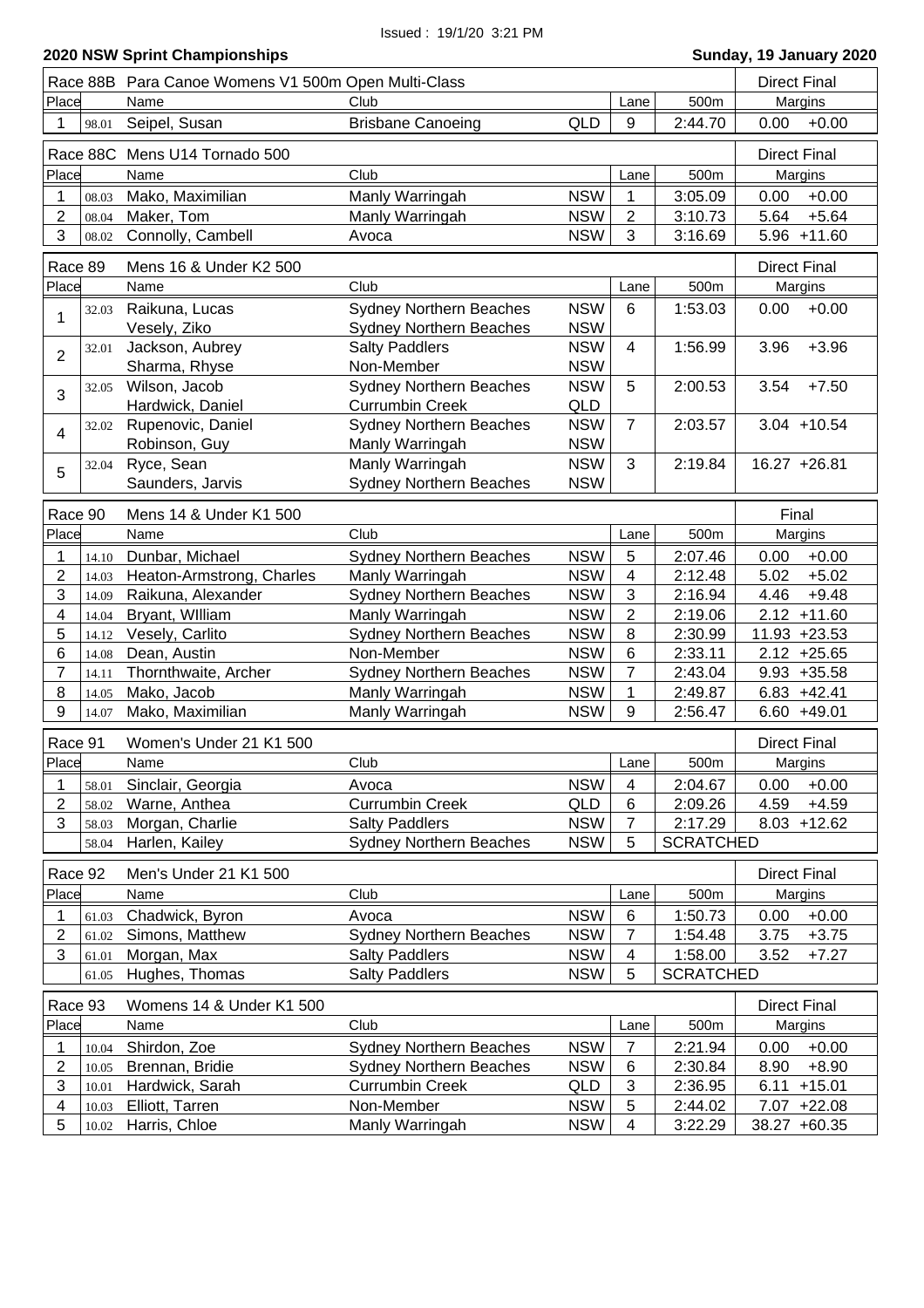| Race 94          |          | Womens 16 & Under K2 500                   |                                  |                          |                | <b>Direct Final</b>         |                     |                |
|------------------|----------|--------------------------------------------|----------------------------------|--------------------------|----------------|-----------------------------|---------------------|----------------|
| Place            |          | Name                                       | Club                             |                          | Lane           | 500m                        |                     | Margins        |
|                  | 23.02    | Ritchie, Evelyn                            | <b>Sydney Northern Beaches</b>   | <b>NSW</b>               | $6\phantom{1}$ | 2:08.58                     | 0.00                | $+0.00$        |
| 1                |          | Jordi, Clea                                | <b>Sydney Northern Beaches</b>   | <b>NSW</b>               |                |                             |                     |                |
| $\overline{2}$   | 23.03    | Fitzgerald, Nina                           | <b>Sydney Northern Beaches</b>   | <b>NSW</b>               | 5              | 2:12.56                     | 3.98                | $+3.98$        |
|                  |          | Brennan, Rosie                             | Sydney Northern Beaches          | <b>NSW</b>               |                |                             |                     |                |
| 3                | 23.01    | Fitzgerald, Lily                           | <b>Salty Paddlers</b>            | <b>NSW</b>               | $\overline{4}$ | 2:18.30                     | 5.74                | $+9.72$        |
|                  |          | Connolly, Emerson                          | Avoca                            | <b>NSW</b>               |                |                             |                     |                |
|                  | Race 95A | Womens Open C1 500                         |                                  |                          |                |                             | Final               |                |
| Place            |          | Name                                       | Club                             |                          | Lane           | 500m                        |                     | Margins        |
|                  |          |                                            |                                  |                          |                |                             |                     |                |
| 1                | 90.02    | Strickland, Penelope                       | Manly Warringah                  | <b>NSW</b><br><b>ACT</b> | 8<br>9         | 2:39.27<br><b>SCRATCHED</b> | 0.00                | $+0.00$        |
|                  | 90.01    | Yabsley, Louise                            | <b>Burley Griffin</b>            |                          |                |                             |                     |                |
|                  | Race 95B | Para Canoe Mens K1 500m Open Multi-Class   |                                  |                          |                |                             | Final               |                |
| Place            |          | Name                                       | Club                             |                          | Lane           | 500m                        |                     | Margins        |
| 1                | 99.02    | Stanford, Sam                              | <b>Salty Paddlers</b>            | <b>NSW</b>               | 2              | 2:12.97                     | 0.00                | $+0.00$        |
| 2                | 99.01    | Kildea, Steven                             | <b>Salty Paddlers</b>            | <b>NSW</b>               | 3              | 2:16.91                     | 3.94                | $+3.94$        |
|                  | 99.03    | Lodge, Tim                                 | <b>Great Britain</b>             | <b>GBR</b>               | $\overline{4}$ | <b>SCRATCHED</b>            |                     |                |
|                  |          |                                            |                                  |                          |                |                             |                     |                |
|                  | Race 95C | Para Canoe Womens K1 500m Open Multi-Class |                                  |                          |                |                             | Final               |                |
| Place            |          | Name                                       | Club                             |                          | Lane           | 500m                        |                     | Margins        |
| 1                | 97.02    | Reynolds, Amanda                           | <b>Victorian Sprint Paddlers</b> | <b>VIC</b>               | 6              | 2:17.35                     | 0.00                | $+0.00$        |
| 2                | 97.01    | Seipel, Susan                              | <b>Brisbane Canoeing</b>         | QLD                      | 5              | 2:34.39                     |                     | 17.04 +17.04   |
| Race 96          |          | Mens 18 & Under K4 500                     |                                  |                          |                |                             | <b>Direct Final</b> |                |
| Place            |          | Name                                       | Club                             |                          | Lane           | 500m                        |                     | Margins        |
| 1                | 53.01    | Armstrong, Fletcher                        | Avoca                            | <b>NSW</b>               | $\overline{2}$ | 1:38.08                     | 0.00                | $+0.00$        |
|                  |          | Pollington, Keaton                         | Avoca                            | <b>NSW</b>               |                |                             |                     |                |
|                  |          | Allen, Ashby                               | Avoca                            | <b>NSW</b>               |                |                             |                     |                |
|                  |          | Connolly, Bailey                           | Avoca                            | <b>NSW</b>               |                |                             |                     |                |
| $\overline{2}$   | 53.02    | Dunbar, Matthew                            | <b>Sydney Northern Beaches</b>   | <b>NSW</b>               | $\overline{7}$ | 1:40.84                     | 2.76                | $+2.76$        |
|                  |          | Schooley, Toby                             | Sydney Northern Beaches          | <b>NSW</b>               |                |                             |                     |                |
|                  |          | Tasker, Zachery                            | Avoca                            | <b>NSW</b>               |                |                             |                     |                |
|                  |          | Sheppard, Jarrah                           | <b>Sydney Northern Beaches</b>   | <b>NSW</b>               |                |                             |                     |                |
|                  |          |                                            |                                  |                          |                |                             |                     |                |
| Race 97          |          | Mens 14 & Under K2 500                     |                                  |                          |                |                             | <b>Direct Final</b> |                |
| Place            |          | Name                                       | Club                             |                          | Lane           | 500m                        |                     | Margins        |
| 1                | 16.05    | Raikuna, Alexander                         | <b>Sydney Northern Beaches</b>   | <b>NSW</b>               | 5              | 2:01.88                     | 0.00                | $+0.00$        |
|                  |          | Dunbar, Michael                            | <b>Sydney Northern Beaches</b>   | <b>NSW</b>               |                |                             |                     |                |
| $\overline{2}$   | 16.01    | Heaton-Armstrong, Charles                  | Manly Warringah                  | <b>NSW</b>               | 4              | 2:03.47                     | 1.59                | $+1.59$        |
|                  |          | Bryant, William                            | Manly Warringah                  | <b>NSW</b>               |                |                             |                     |                |
| 3                | 16.02    | Vesely, Carlito                            | Sydney Northern Beaches          | <b>NSW</b>               | 6              | 2:29.56                     |                     | 26.09 +27.68   |
|                  |          | Thornthwaite, Archer                       | <b>Sydney Northern Beaches</b>   | <b>NSW</b>               |                |                             |                     |                |
| $\overline{4}$   | 16.03    | Mako, Maximilian                           | Manly Warringah                  | <b>NSW</b>               | 3              | 2:36.54                     |                     | $6.98 + 34.66$ |
|                  |          | Maker, Tom                                 | Manly Warringah                  | <b>NSW</b>               |                |                             |                     |                |
|                  | 16.04    | Mako, Jacob                                | Manly Warringah                  | <b>NSW</b>               | $\overline{7}$ | <b>DID NOT START</b>        |                     |                |
|                  |          | Viney, Oscar                               | Manly Warringah                  | <b>NSW</b>               |                |                             |                     |                |
| Race 98          |          | Mens 16 & Under K1 500                     |                                  |                          |                |                             | Final               |                |
| Place            |          | Name                                       | Club                             |                          | Lane           | 500m                        |                     | Margins        |
| 1                | 29.02    | Hardwick, Daniel                           | <b>Currumbin Creek</b>           | QLD                      | 4              | 1:57.51                     | 0.00                | $+0.00$        |
| 2                | 29.11    | Raikuna, Lucas                             | <b>Sydney Northern Beaches</b>   | <b>NSW</b>               | 5              | 2:00.11                     | 2.60                | $+2.60$        |
| $\sqrt{3}$       | 29.07    | Elliott, Callum                            | Non-Member                       | <b>NSW</b>               | 6              | 2:00.31                     | 0.20                | $+2.80$        |
| 4                | 29.09    | Vesely, Ziko                               | <b>Sydney Northern Beaches</b>   | <b>NSW</b>               | $\sqrt{3}$     | 2:03.30                     | 2.99                | $+5.79$        |
| 5                | 29.10    | Wilson, Jacob                              | <b>Sydney Northern Beaches</b>   | <b>NSW</b>               | 7              | 2:07.10                     | 3.80                | $+9.59$        |
| 6                | 29.04    | Robinson, Guy                              | Manly Warringah                  | <b>NSW</b>               | 1              | 2:07.93                     | 0.83                | $+10.42$       |
| 7                | 29.06    | Sharma, Rhyse                              | Non-Member                       | <b>NSW</b>               | 8              | 2:08.43                     | 0.50                | $+10.92$       |
| 8                | 29.08    | Jackson, Aubrey                            | <b>Salty Paddlers</b>            | <b>NSW</b>               | $\overline{c}$ | 2:10.30                     |                     | $1.87 + 12.79$ |
| $\boldsymbol{9}$ | 29.03    | Ryce, Sean                                 | <b>Sydney Northern Beaches</b>   | <b>NSW</b>               | 9              | 2:10.47                     |                     | $0.17 + 12.96$ |